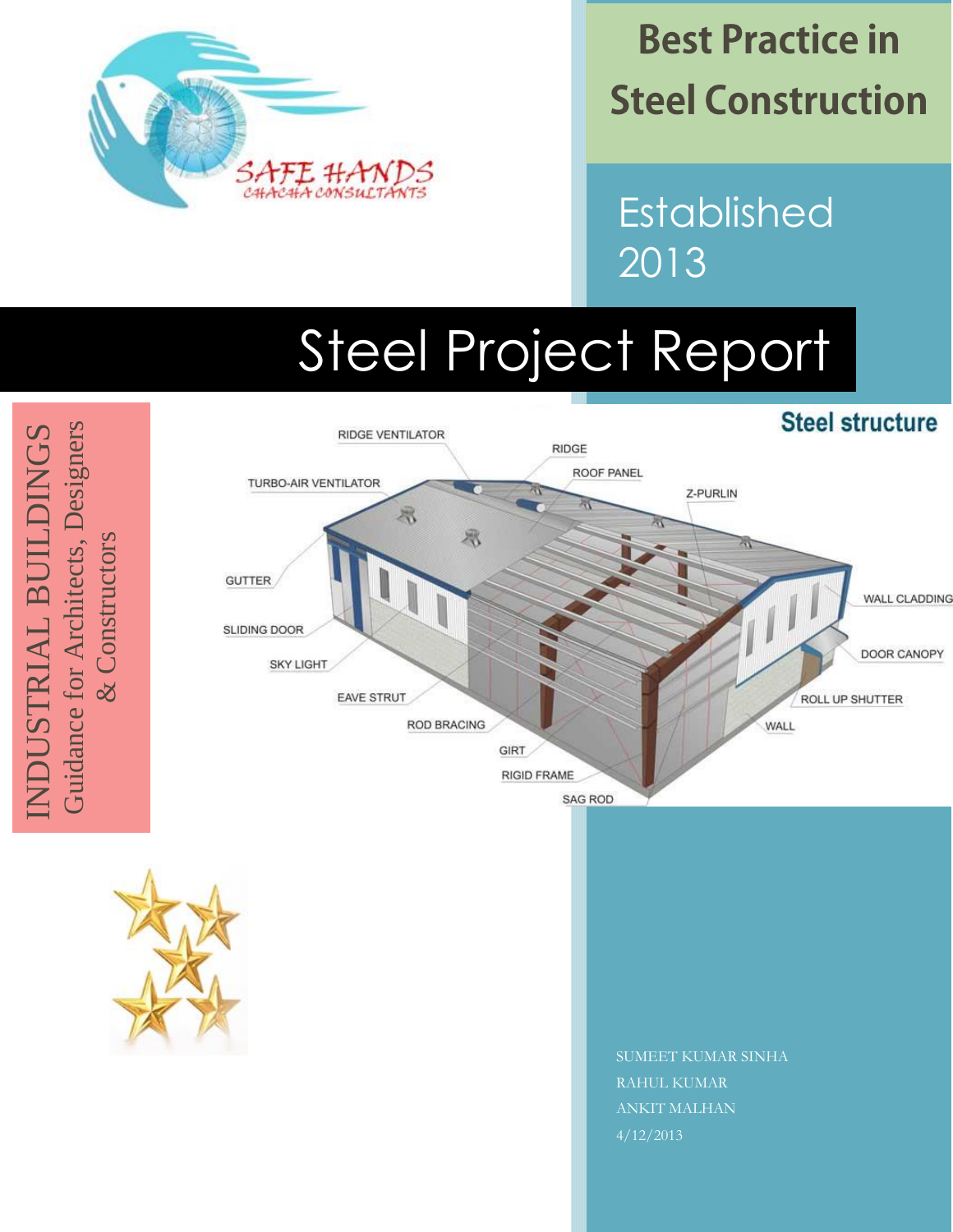# Steel Project Report

SUMEET KUMAR SINHA 2010CE10405

RAHUL KUMAR 2010CE10385

ANKIT MALHAN 2010CE10300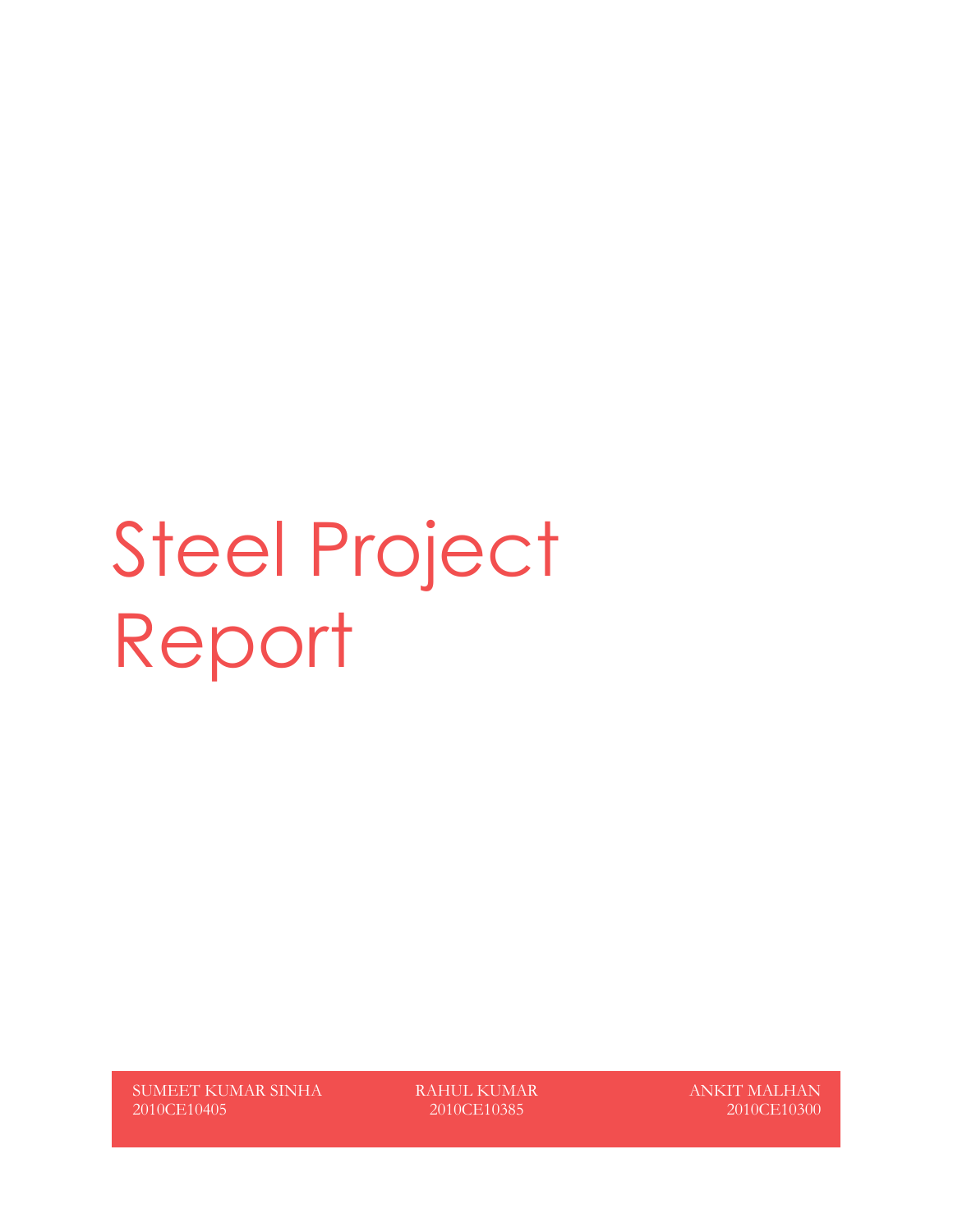## Table of Contents

| T.      |                                          |
|---------|------------------------------------------|
| П.      |                                          |
| III.    |                                          |
| IV.     |                                          |
| V.      |                                          |
| VI.     |                                          |
| VII.    |                                          |
| VIII.   |                                          |
| IX.     |                                          |
| X.      |                                          |
| XI.     |                                          |
| XII.    |                                          |
|         |                                          |
|         | XIV. Beam and Nodes numbering in truss12 |
| XV.     | Forces Generated in Truss Members13      |
|         |                                          |
|         |                                          |
| $XVIII$ |                                          |
|         |                                          |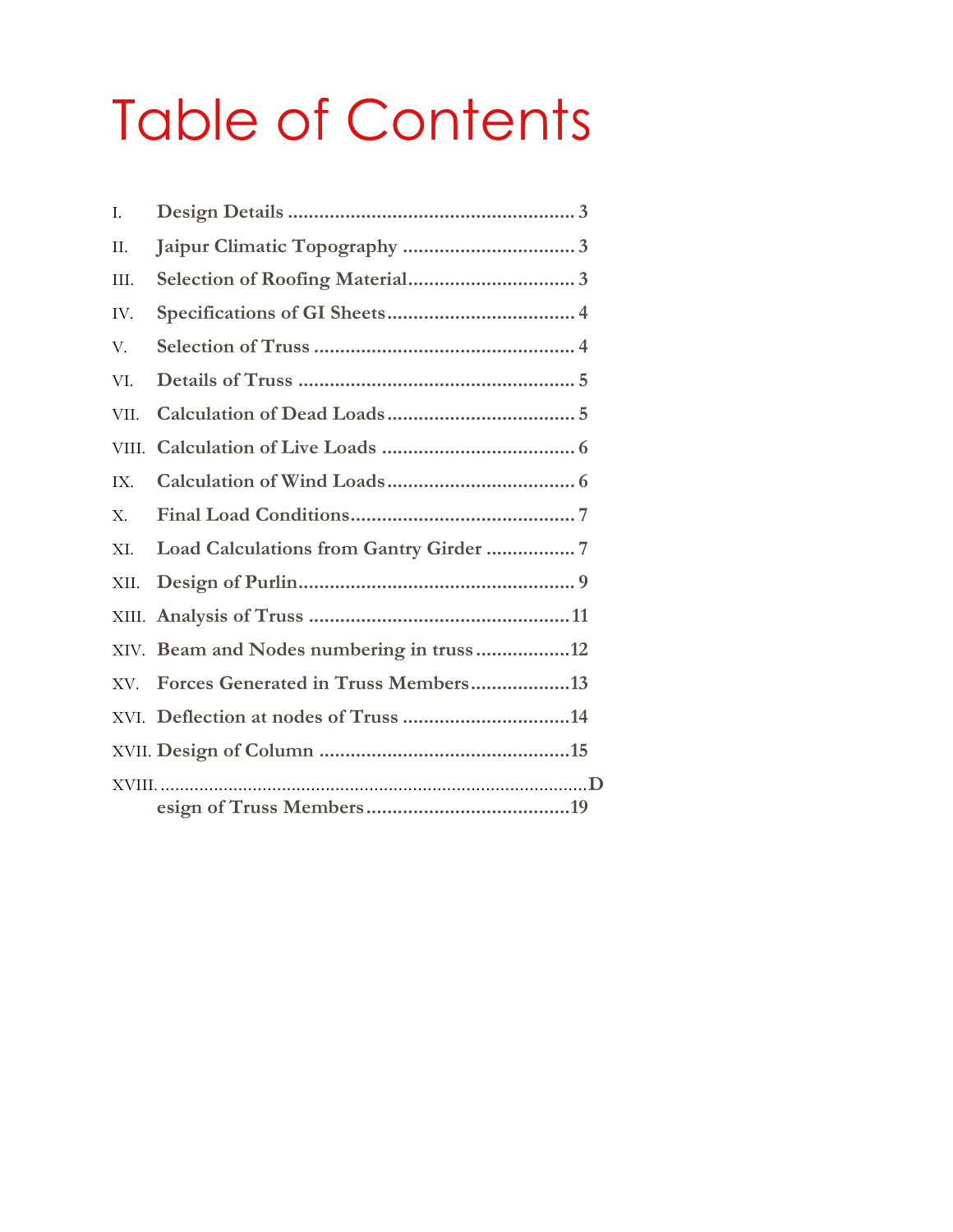### <span id="page-3-0"></span>Design Details

Design an Industrial structure in steel construction in steel located in Jaipur for the details given below. Consider all possible loads and load combinations including wind. Use STAAD Pro for structural analysis and Auto CAD drawings for steel detailing. The roofing may be considered galvanized iron (GI) sheets with appropriate gauge. Design typical connection details either bolted or welded (shop or site). The columns could be laced or battened. The foundation may be designed as per the load and subsoil conditions. Provide wind bracings, eaves grider. side cladding , girt angles etc. appropriately.Show all the necessary checks as per relevant IS code.

- Live Load  $= 0.75$  kN/m2
- Dead Load = Self weight  $+20\%$  Extra
- Crane Capacity = 100 kN
- Safe Bearing Capacity (SBC) =  $20 \text{ kN/m2}$
- Span Length  $(L) = 15$  m
- Bay Length  $(10 \text{ nos.}) = 5 \text{ m}$
- $\blacksquare$  Height (H1) = 7 m
- $\blacksquare$  Height (H2) = 6 m

Note: These are the details provided by the contractor for the structure

### <span id="page-3-1"></span>Jaipur Climatic Topography

- Jaipur has a [hot semi-arid climate](http://en.wikipedia.org/wiki/Hot_semi-arid_climate) receiving over 650 millimetres (26 in) of rainfall annually but most rains occur in the monsoon months between June and September.
- Temperatures remain relatively high throughout the year, with the summer months of April to early July having average daily temperatures of around 30 °C (86 °F).
- **During the monsoon there are frequent, heavy rains and thunderstorms, but flooding is not common.**
- The winter months of November to February are mild and pleasant, with average temperatures ranging from 15–18 °C (59–64 °F) and with little or no humidity.
- **There are however occasional cold waves that lead to temperatures near freezing.**

From the above climatic conditions and topography we come to conclusion that Jaipur is a warm place, with flat terrain and has a occasional cold waves and normal wind speed.

Note: The climatic and topography results were taken from Wikipedia.

### <span id="page-3-2"></span>Selection of Roofing Material

- We have three options for roofing material
	- o Steel or Aluminum Decking Sheets
		- Since Jaipur experiences vary higher temperature so, the aluminum would expand much larger than the steel. (Note. - Aluminum expand approximately twice as much steel and are easily damaged in hailstorms.). Thus, the aluminum sheets cannot be used.
	- o Corrugated Asbestos (AC) Sheets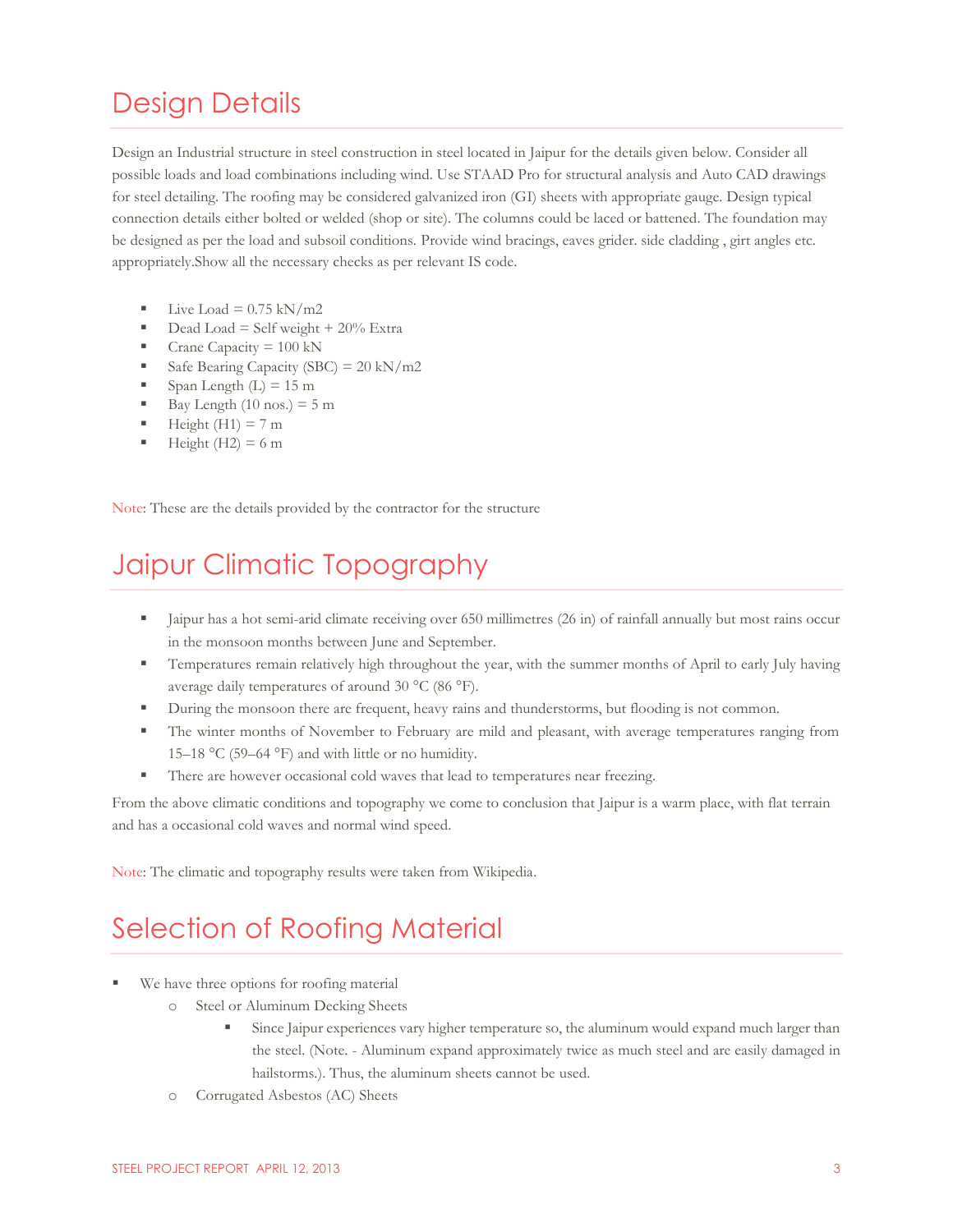- Asbestos sheets are now obsolete these days and also have health concerns associated with the fibers it's made of.
- Also, because of change in temperature from high in day time to low in night, the AC sheets may experience cracking.
- o Corrugated Galvanized Iron (GI) Sheets
	- GI sheets prove best for the given location as there is no differential effect of temperature on the sheets and the connections as they all are made up of iron.
	- Also, they are most commonly used and come in variable sizes.
	- To prevent it from water leakage, washer will be used.

Thus, for this particular industrial steel structure, the roofing material chosen in Corrugated Galvanized Iron Sheets.

### <span id="page-4-0"></span>Specifications of GI Sheets

- 8 corrugations (75 mm wide and 19 mm deep) per sheet
- $\blacksquare$  Size of the sheet
	- $\circ$  Length = 1.8m
	- $\circ$  Width = .75m
	- o Thickness = .63mm
	- Assumed weight of the sheets =85 N/m2 (50-156 N/m2) --- Design of Steel Structures,Subramanyam (1134)
- For roof
	- $\circ$  Side overlap =  $1\frac{1}{2}$  corrugations
	- o End Overlap = 150 mm
- For side cladding
	- o Side Overlap = 1 corrugations
	- $\degree$  End Overlap = 100 mm

### <span id="page-4-1"></span>Selection of Truss

- Type of truss
	- o Given Span of the Truss = 15m
	- o Most Economical and appropriate truss = Fink Truss -- Design of Steel Structures,Subramanyam (1158)
- Spacing of truss
	- $\circ$  Bay length = 5m
	- o Spacing of truss = 1/5 to 1/3 of span(15m) Design of Steel Structures,Subramanyam (1159)  $=$  3m to 5m
	- o Therefor Spacing is 5m
- Depth of Truss
	- $\circ$  Range for Fink Truss=  $L/6$  to  $L/5$

#### $= 2.5$ m to 3m

- o Assumed Depth of Truss within the limits= 2.8 m
- **Spacing of Purlins** 
	- o The spacing of the purlins should be between 1.5m to 1.75m
	- o Assumed spacing of the purlins  $= 1.6$ m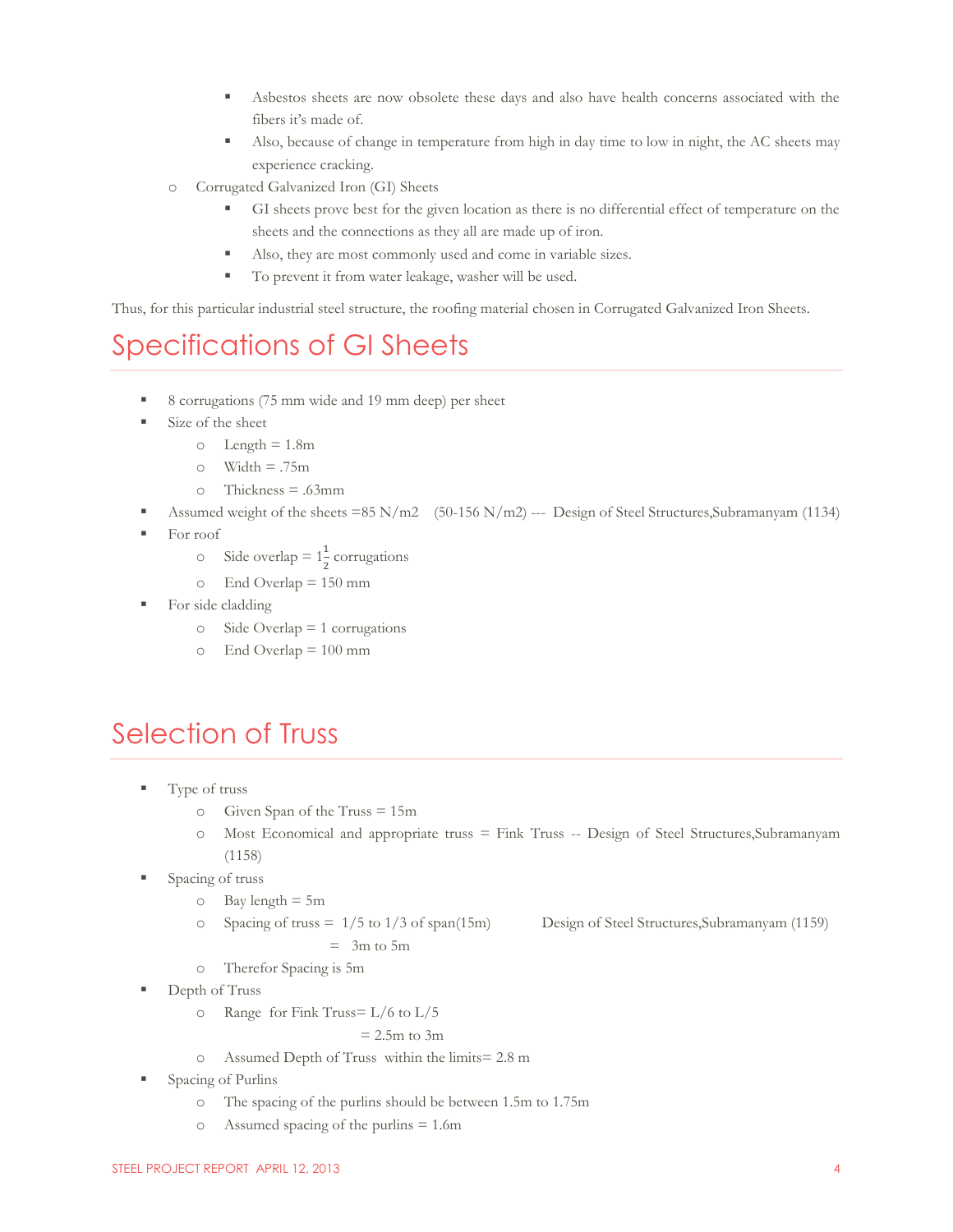### <span id="page-5-0"></span>Details of Truss

- Depth of the truss  $= 2.8$  m
- Slope of the truss =  $Tan^{-1}(2.8/7.5) = 20.47228^{\circ}$
- Span of the truss  $= 15 \text{ m}$
- Spacing of purlins  $= 1.6$  m





### <span id="page-5-1"></span>Calculation of Dead Loads

- GI sheeting  $= 0.085$
- Fixings  $= 0.025$
- Services  $= 0.100$
- $\blacksquare$  Total Load = 0.210 kN/m2
- For 5 m bays,
	- o Roof Dead Load =  $0.21 \times 5 \times 15 = 15.75 \text{ kN}$
	- $\degree$  Weight of the purlin (assuming 70 N/m2) = 0.07 x 5 x 15

$$
= 5.25 \text{ kN}
$$

o For welded sheet roof trusses , the self-weight is approximately given by

$$
\bullet \quad \text{W} = 53.7 + 0.53 \text{A}
$$

$$
= 53.7 + 0.53 \times 5 \times 15
$$

$$
= 93.45 \text{ N/m2}
$$

o Self-weight of one truss  $= 0.09345 \times 5 \times 15$ 

$$
= 7.00 \text{ kN}
$$

o Total Dead Load =  $15.75 + 5.25 + 7$ 

 $= 28$  kN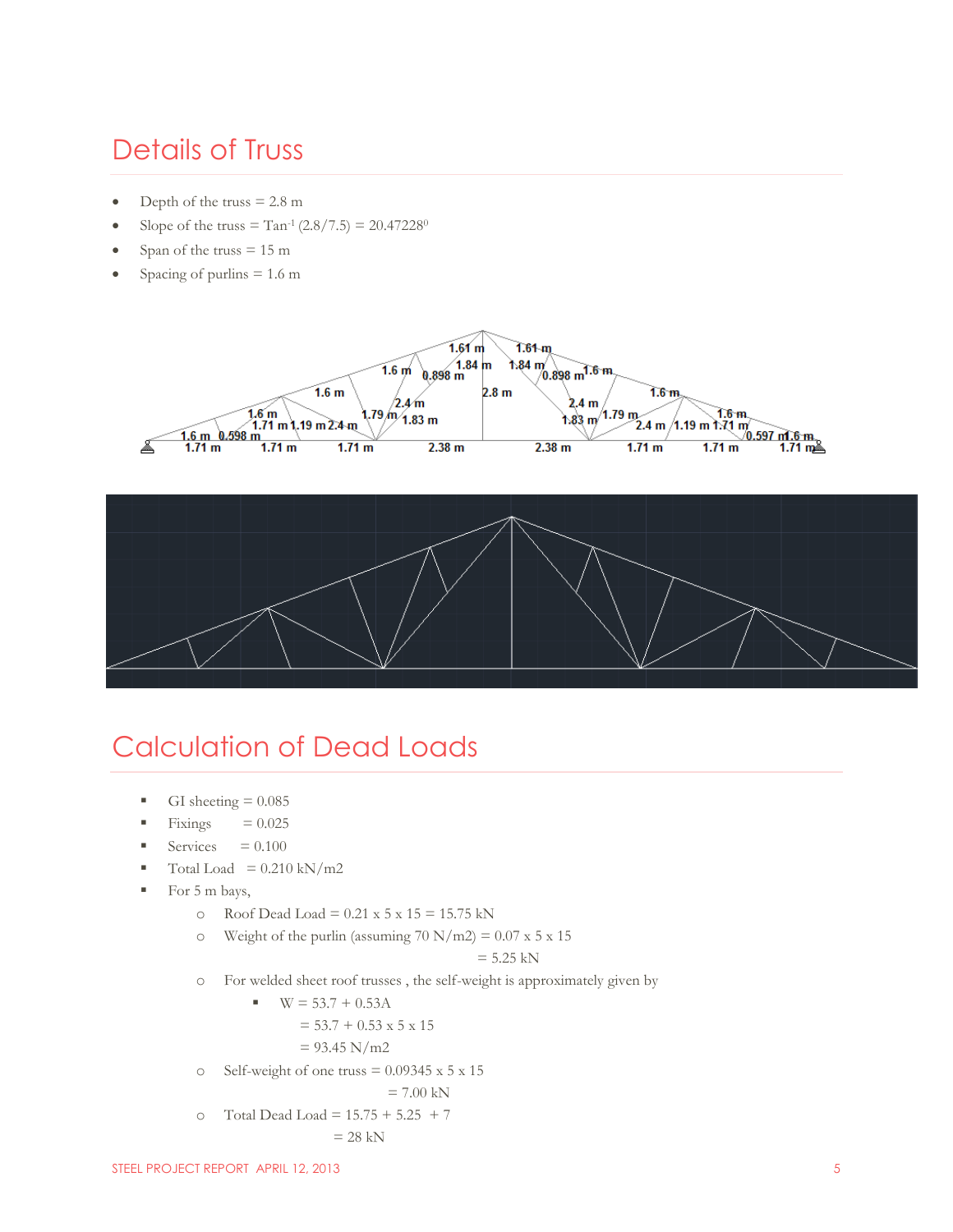### <span id="page-6-0"></span>Calculation of Live Loads

- Live Load =  $0.75$  kN/m2
- Reduction due to Slope =  $0.75 0.02 \times (20-10)$ 
	- $=0.55$  kN/m2

### <span id="page-6-1"></span>Calculation of Wind Loads

- As per IS 875 (Part 3) 1987
- Basic Wind speed in Jaipur  $V_b$  = 47 m/sec
- Design Wind Speed  $(V_z) = V_b$  K<sub>1</sub> K<sub>2</sub> K<sub>3</sub> K<sub>4</sub>
	- o Probability factor or risk coefficient (K1)
		- Class of Structure -> All general Buildings and Structures
		- Mean Probable Design Life -> 50 years
		- Basic Wind Speed  $\geq$  47 m/sec
		- Therefore ,  $K_1 = 1$
	- o Terrain and Height Factor (K2)
		- Category 1
		- $Height = 10m$
		- Therefore ,  $K_2 = 1.05$
	- $\circ$  Topography factor (K<sub>3</sub>)
		- $\blacksquare$  Slope < 3<sup>0</sup>
		- Therefore ,  $K_3 = 1$
	- o Importance Factor
		- For Industrial Structures
		- Therefore ,  $K_4 = 1.15$
- Design Wind Speed  $(V_z) = 47 \times 1 \times 1.05 \times 1 \times 1.15$

 $= 56.7525$  m/sec

Design Wind Pressure  $(P_d) = K_d x K_a x K_c x 0.6 x V_z x V_z$ 

$$
= K_d \times K_a \times K_c \times 1.932 \text{ kN/m}^2
$$

- $\circ$  Wind Directionality factor (K<sub>d</sub>)
	- For circular , near circular and assymetric sections , which offer a uniform resistance , irrespective of the wind,  $K_d$  is taken as 1.0
- o Area Averaging Factor (Ka)
	- Tribute Area  $\leq$  = 10 m<sup>2</sup>
	- Therefore ,  $K_a = 1.0$
- o Combination Factor (Kc)
	- $Kc = 1$
- Design Wind Pressure  $(P_d) = K_d (1) \times K_a (1) \times K_c (1) \times 1.932 \text{ kN/m}^2$

 $= 1.932$  kN/m<sup>2</sup>

- Wind Pressure on Roofs
	- $\circ$  F = (C<sub>pe</sub> C<sub>pi</sub>) A x P<sub>d</sub>
		- h/w ratio =  $7/15 = 0.4667 < \frac{1}{2}$
		- $\blacksquare$  Truss Slope = 20<sup>0</sup> approxx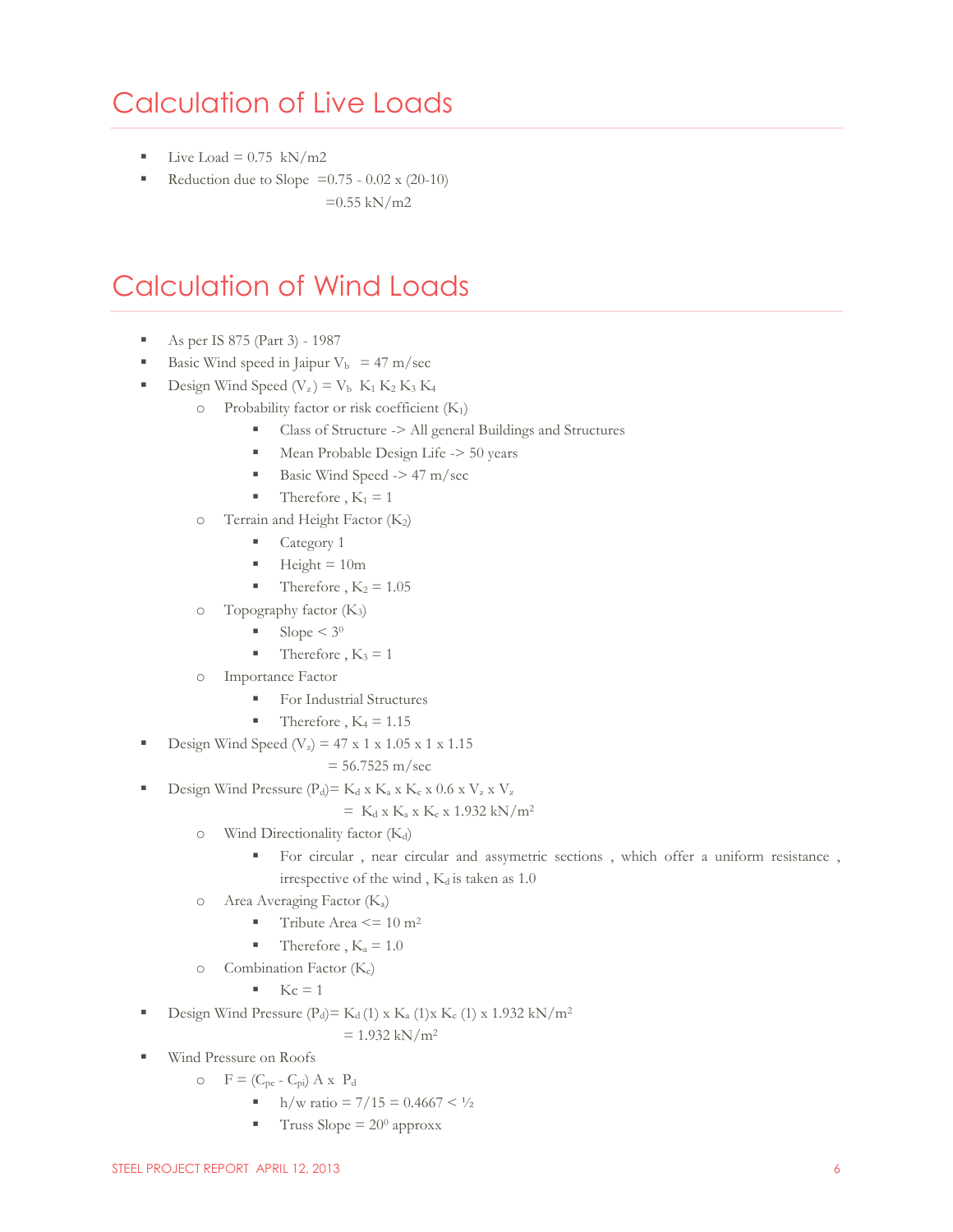- $\circ$  Also, we assume medium permeability (5 20 % openings in wall area)
	- For industrial buildings
	- $C_{\text{pi}} = +5 \text{ or } -5$

| Wind<br>Angle  | <b>Pressure Coefficient</b> |         |              | $C_{pe}$ (+/-) $C_{pi}$ |         | $A \times P_d$<br>(kN) | Wind Load, F (kN) |            |
|----------------|-----------------------------|---------|--------------|-------------------------|---------|------------------------|-------------------|------------|
|                | $C_{pe}$                    |         | $C_{\rm pi}$ |                         |         |                        |                   |            |
|                | Windward                    | Leeward |              | Windward                | Leeward |                        | Windward          | Leeward    |
|                |                             |         |              |                         |         |                        |                   |            |
| 0 <sup>0</sup> | $-0.4$                      | $-0.4$  | $-0.5$       | $-0.9$                  | $-0.9$  | 15.456                 | $-13.9104$        | $-13.9104$ |
|                |                             |         | 0.5          | 0.1                     | 0.1     | 15.456                 | 1.5456            | 1.5456     |
|                |                             |         |              |                         |         |                        |                   |            |
| $90^{o}$       | $-0.7$                      | $-0.6$  | $-0.5$       | $-1.2$                  | $-1.1$  | 15.456                 | $-18.5472$        | $-17.0016$ |
|                |                             |         | 0.5          | $-0.2$                  | $-0.1$  | 15.456                 | $-3.0912$         | $-1.5456$  |

Therefore, Design Wind Pressure =  $-18.5472/8 = 2.3$  kN/m2

### <span id="page-7-0"></span>Final Load Conditions

- Dead Load =  $0.37 \text{ kN/m}^2$
- Live Load =  $0.46 \text{ kN/m}^2$
- Wind Load =  $2.3 \text{ kN/m}^2$

### <span id="page-7-1"></span>Load Calculations from Gantry Girder

#### **Derived details from Above**

- o Centre-to-center distance between columns (i.e. span of the gantry girder) =  $5.0 \text{ m}$
- o Crane Capacity = 100 kN
- o Self-Weight of the crane girder excluding the trolley = 200 kN
- $\circ$  Self- weight of the trolley, electrical motor, hook, etc. = 40 kN
- o Minimum Hook Approach = 1.2 m
- o Distance Between Wheel centers = 3.5 m
- o Centre-to-center distance between gantry rails (i.e. span of the crane) = 15.0 m
- o Self-weight of the rail section =  $300 \text{ N/m}$
- $\circ$  Yield Stress of Steel = 250 MPa

#### **Loads and Bending Moments Calculation**

- o **Loads**
	- Vertical Loading
		- Maximum static wheel load due to weight of the crane  $= 100/4 = 25$  kN
		- Maximum static wheel load due to crane load

 $\circ$  W<sub>1</sub> = [ W<sub>t</sub> (L<sub>c</sub> - L<sub>1</sub>) ] / ( 2L<sub>c</sub>)  $=(100 + 40) (15 - 1.2) / (2 \times 15)$  $= 64.4$  kN

- Total load due to the weight of the crane and the crane load  $= 50 + 64.4 = 114.4$  kN
- To allow for impact , etc. , this load should be multiplied by 25% (see table 12.3)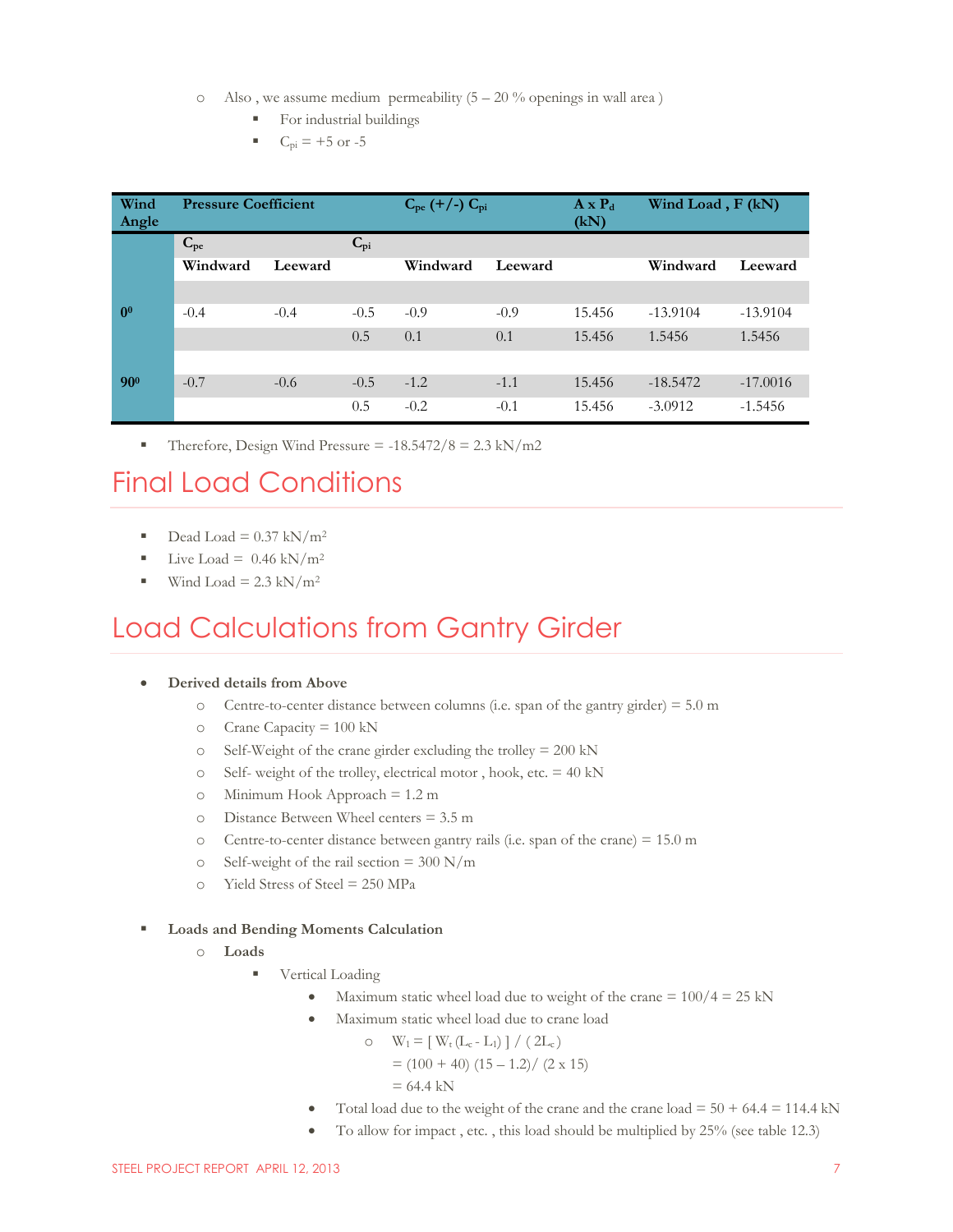- o Design Load = 114.4 x  $1.25 = 143.0$  kN
- o Therefore , factored wheel load on each wheel ,

$$
Wc = 143 \times 1.5 = 214.5 \text{ kN}
$$

- Lateral (horizontal) surge load
	- Lateral load (per wheel) =  $10\%$  (hook + crab load) / 4

$$
= 0.1 \times (200 + 40) / 4
$$

 $= 6$  kN

- Factored Lateral Load =  $1.5 \times 6 = 9$  kN
- Longitudinal (horizontal) braking load
	- Horizontal force along the rails (Table 12.3)

$$
= 5\%
$$
 of wheel load

$$
= 0.05 \times 143
$$

$$
= 7.15 \text{ kN}
$$

$$
\bullet \quad \text{Factored Load } P_g = 1.5 \times 7.15 = 10.725 \text{ kN}
$$

#### o **Maximum Bending Moment**

- **vertical maximum bending moment** 
	- Without considering the self-weight ,
		- o  $M_1 = W_c L/4 = 214.5 x 5/4 = 268.125 kNm$

$$
M_2 = 2 W_c (L/2 - c/4)^2 / L
$$

$$
= 2 \times 214.5 (5 / 2 - 3.5 / 4)^2 / 5
$$

- $= 226.566$  kNm
- $\bullet$  Hence M = 226.566 kNm
- Assume that the self-weight of the gantry girder is 1.6kN/m
	- o Total dead Load =  $1600 + 300$  (self-weight of rail) =  $1.9 \text{ kN/m}$ 
		- $\circ$  Factored Dead Load = 1.9 x 1.5 = 2.85 kN/m
		- $\circ$  Bending Moment due to dead load = wl<sup>2</sup>/8

$$
= (2.85 \times 5^2/8)
$$
  
= 8.9 kNm

- **Horizontal Bending Moment** 
	- Moment due to surge Load =  $2 \times 9 (5/2 3.5/4)^2 / 5$

 $M_v = 9.5$  kNm

- Bending moment due to drag
	- Assuming the rail height as 0.15 m and depth of girder as 0.6 m
		- $\circ$  Reaction due to drag force = P<sub>g</sub> e / L

$$
= 10.725 (0.3 + 0.15)/5
$$

$$
= 0.965
$$

$$
M_3 = R(L/2 - c/4) = 0.965 (5/2 - 3.5/4)
$$

$$
1.5685 \; \mathrm{kNm}
$$

- $\blacksquare$  Total designed bending moment  $M_z$ 
	- $\Omega$  226.566 + 8.9 + 1.57

$$
= 237.04 \text{ kNm}
$$

#### o **Shear Force**

- **Vertical Shear Force** 
	- Shear force due to wheel load

$$
\text{o} \quad \text{WI} \left( \, 2 - \frac{c}{L} \, \right) = 214.5 \, \left( \, 2 - 3.5 \, / \, 5 \right)
$$

$$
= 278.85 \text{ kN}
$$

Shear force due to Dead Load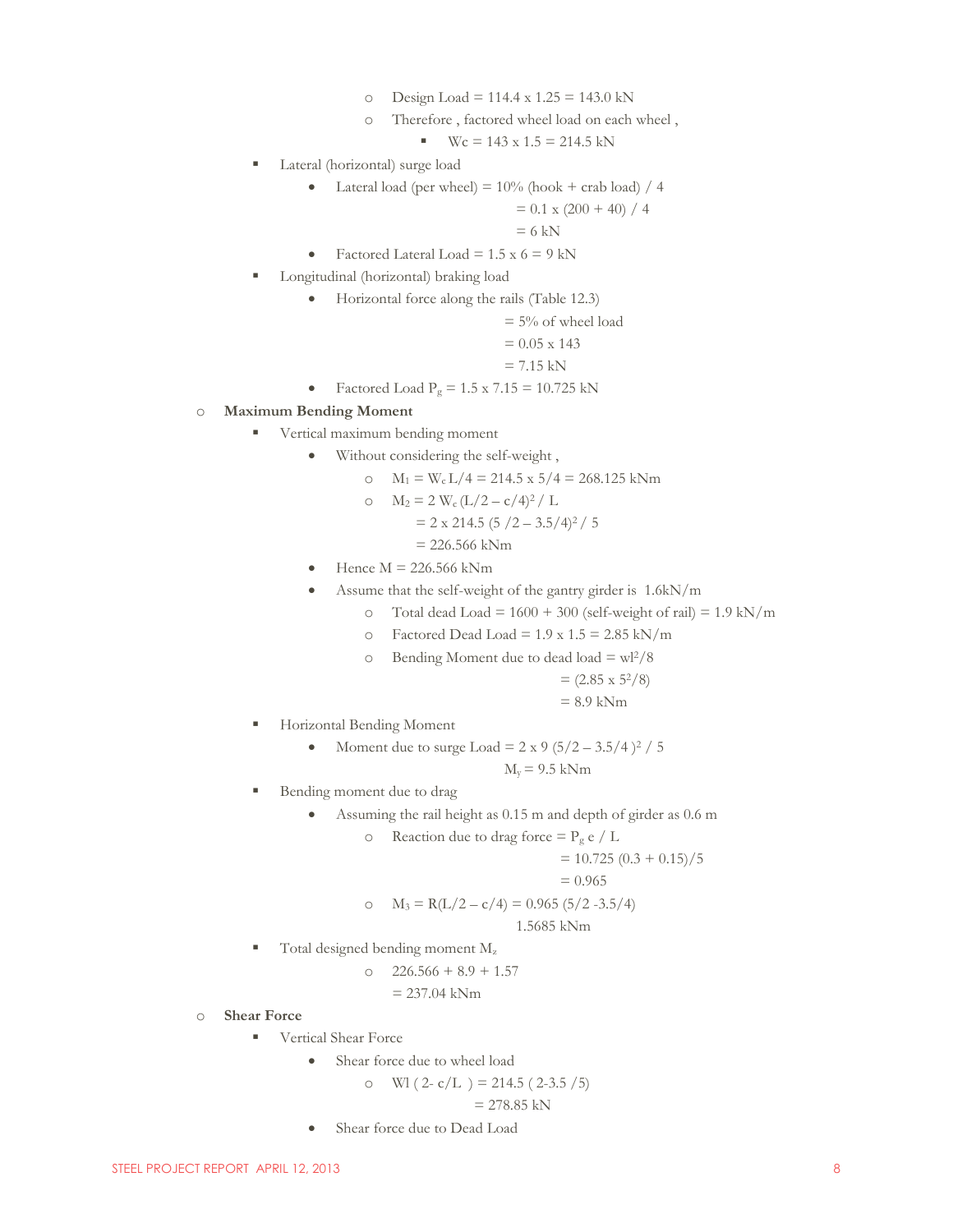- o WL/2 =  $2.85 \times 5/2 = 7.125 \text{ kN}$
- Maximum ultimate shear force

o  $V_z = 7.125 + 278.85$ 

 $= 285.975$  kN

- Lateral Shear force due to surge Load
	- $V_y = 9(2 3.5 / 5) = 11.7$  kN
	- Reaction due to drag Force  $= 0.965$  kN
	- Maximum ultimate reaction
		- o  $R_z = 285.975$  kN + 0.965 kN

 $= 286.94$  or 287 kN

### <span id="page-9-0"></span>Design of Purlin

#### **Derived Details from Above**

- $\degree$  Dead load =0.36 kN/m<sup>2</sup>
- o Live load =  $0.55 \text{ kN/m}^2$
- o Wind pressure =  $2.34 \text{ kN/m}^2$
- o C-C distance between purlins = 1.6 m
- o Angle of roof (α)= $tan^{-1}(\frac{2}{\pi})$  $\frac{2.8}{7.5}$
- **Load Calculation**
	- o Dead Load= 0.36\*1.6= 0.576 kN/m
	- o Live load=  $0.55*1.6= 0.88 \text{ kN/m}$
	- o Wind Load=  $2.34*1.6 = 3.744 \text{ kN/m}$
	- o W<sub>dz</sub> =  $0.576*$  cos(tan<sup>-1</sup>( $\frac{2}{7}$ )  $\frac{2.8}{7.5}$ ))= 0.5396 kN/m
	- $\text{W}_{\text{iz}} = 0.88* \cos(\tan^{-1}(\frac{2}{7}))$  $\frac{2.8}{7.5}$ ) = 0.824 kN/m
	- $\text{o}$  W<sub>wz</sub> = 3.744 kN/m
	- o W<sub>dy</sub> = 0.576  $* \sin(\tan^{-1}(\frac{2}{7}))$  $\frac{2.8}{7.5}$ =0.2013 kN/m
	- o W<sub>iy</sub> = 0.88  $*$  sin(tan<sup>-1</sup>( $\frac{2}{7}$ )  $\frac{2.8}{7.5})$ )=0.3077 kN/m
- **Factored Load Combination: (The load factors are taken as per IS 800)**
	- o Z-direction
		- $W_L+DL+LL=-1.2* W_L+1.2* DL+1.2*LL = -4.776 kN/m$
		- $\blacksquare$  DL+LL = 1.5 \*DL + 1.5 LL= 2.0454 kN/m
	- o Y- direction:
		- $\blacksquare$ DL+LL= 1.5\*LL +1.5\*DL =0.7635 kN/m
	- o Bending Moment And Shear Force Calculation:
		- $M_z = W12/8 = 2.0454*52/8$ 
			- $= 6.391$  kN-m
		- $M_v = W12/8 = 0.7635*52/8$  $= 2.385$  kN-m
		- $F_z = W1/2 = 2.0454*5/2$

 $=5.113$  kN

 $F_v=$ Wl/2=0.7635\*5/2

 $=1.908$  kN

- **Channel Section Purlin**
	- o We are assuming ISMC 150 Channel Details:
		- $Area=20.88*102$  mm2

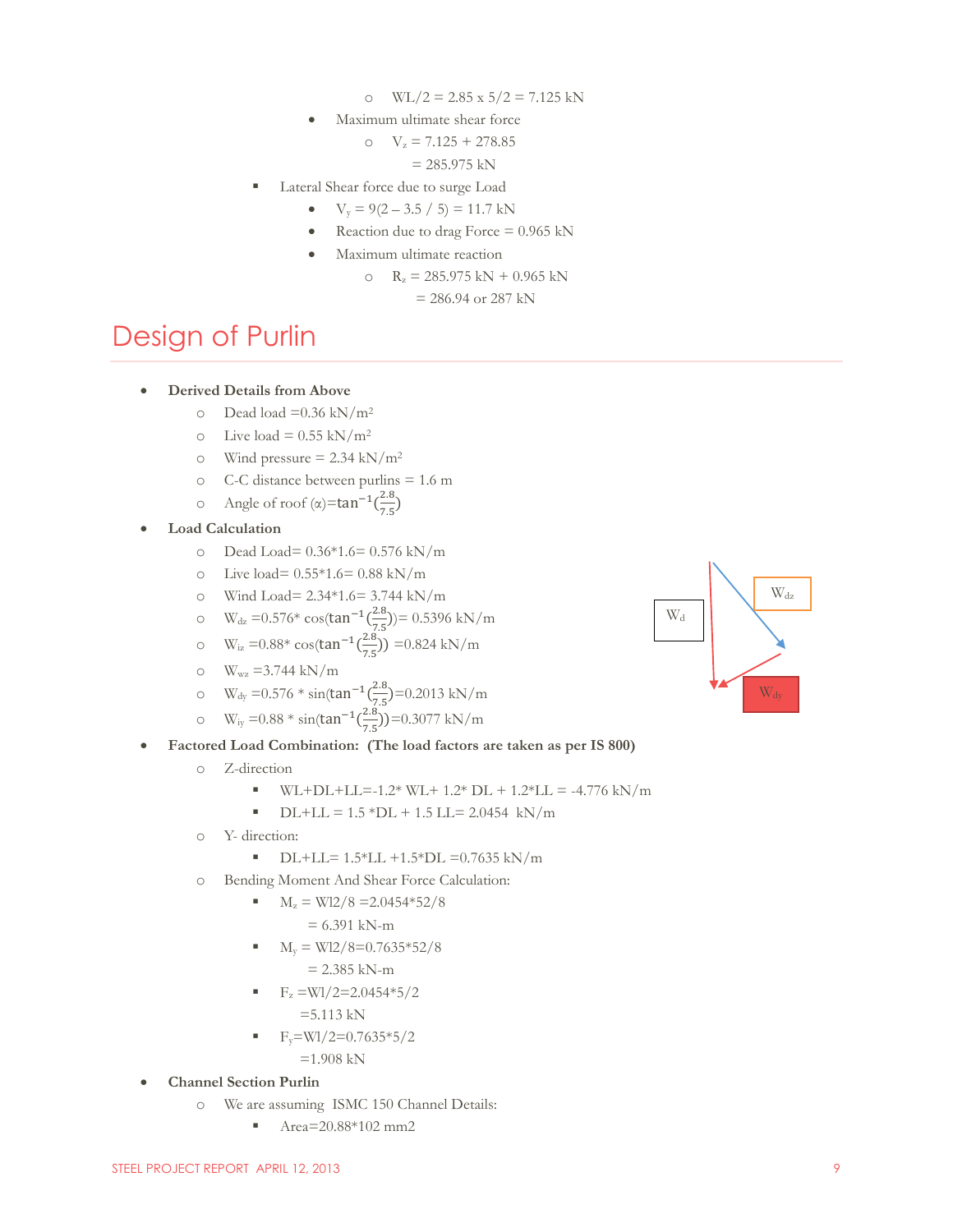- $B_f = 75$  mm
- $T_f=9$  mm
- $\blacksquare$  Weight=160.9 kN/m
- $T_w = 5.4$  mm
- $C_{YY} = 22.2$  cm
- $H=150$  mm
- $I_{ZZ}$ =779.4\*104 mm4
- $I_{yy}=102.3*104$  mm4
- Elastic Modulus
	- $\bullet$   $Z_{EZ} = 103.9 * 10^3$  mm<sup>3</sup>
	- $\bullet$   $Z_{\text{EY}}$ =19.4  $*10^3$  mm<sup>3</sup>
- Plastic Modulus
	- $ZPZ = 119822.6$  mm3
	- ZPY= 38677.5 mm3
- **Checking of the Section Classification**
	- o BF/TF=  $75/9 = 8.33 < 9.4$  (since  $\epsilon = 1$ ) (from IS 800)
	- o  $D/TW=139/5.4=25.74 < 84$  (since  $\epsilon=1$ ) (from IS 800)
	- o Hence the section is Plastic
- **Calculation of Shear Capacity of the Section**
	- o Z-direction:

■ 
$$
V_d = (f_y * H * T_w) / (\sqrt{3} * Ymo)
$$
  
= 250 \* 150 \* 5.4 / (\sqrt{3} \* 1.1)

- $=106.284$  kN
- 0.6 V<sub>d</sub> = 63.7704 kN > 6.391 kN (as per IS 800)
- **Calculation for Moment Capacity of Section:**
	- o  $M_{dz} = (ZPZ^* f_y)/ Ym$ o  $=(119.82*103*250*10-6)/1.1$ 
		- $= 27.23$  kN-m
	- o  $(1.2*ZEZ*fy)/Ymo$  $=(1.2*103.9*103*250*10-6)/1.1$  $= 28.336$  kN-m
	- o Therefore  $M_{dz} \leq 28$  kN m
	- o Hence  $M_{dz} = 27.23 \text{ kN-m} > 6.391 \text{ kN-m}$
- **Y-direction:**
	- o  $M_{dY} = (Z_{PY} * f_y) / Y$ mo
		- $\approx$  =(38.677\*250\*10-3)/1.1
			- $= 8.79$  kN-m
	- $O (1.2 \times Z_{EY} \times f_{y}) / Y$ mo = 5.29 kN-m ( Not satisfying……So the factor 1.2 is replaced by 1.5 &chked)
	- o Therefore  $M_{dY}$ >2.385 kN-m
- **Overall Member strength ( local capacity):**
	- o Mz  $\frac{Mz}{Mdz} + \frac{My}{Mdy}$  $\frac{My}{Mdy} = \frac{6.391}{27.23}$  $\frac{6.391}{27.23} + \frac{2.38}{5.29}$ 5.29
	- $\circ$  = 0.6855 <= 1
	- o Hence it can be concluded safely that member strength is satisfactory
- **Check For Deflection:**
	- $\delta = (5 \text{ m})/(384 \text{ E}) = 5 \text{ m} \cdot 1.03 \text{ m} \cdot 5000 \text{ m} / (384 \text{ m} \cdot 2 \text{ m}) \cdot 10 \text{ m}$ =5.377 mm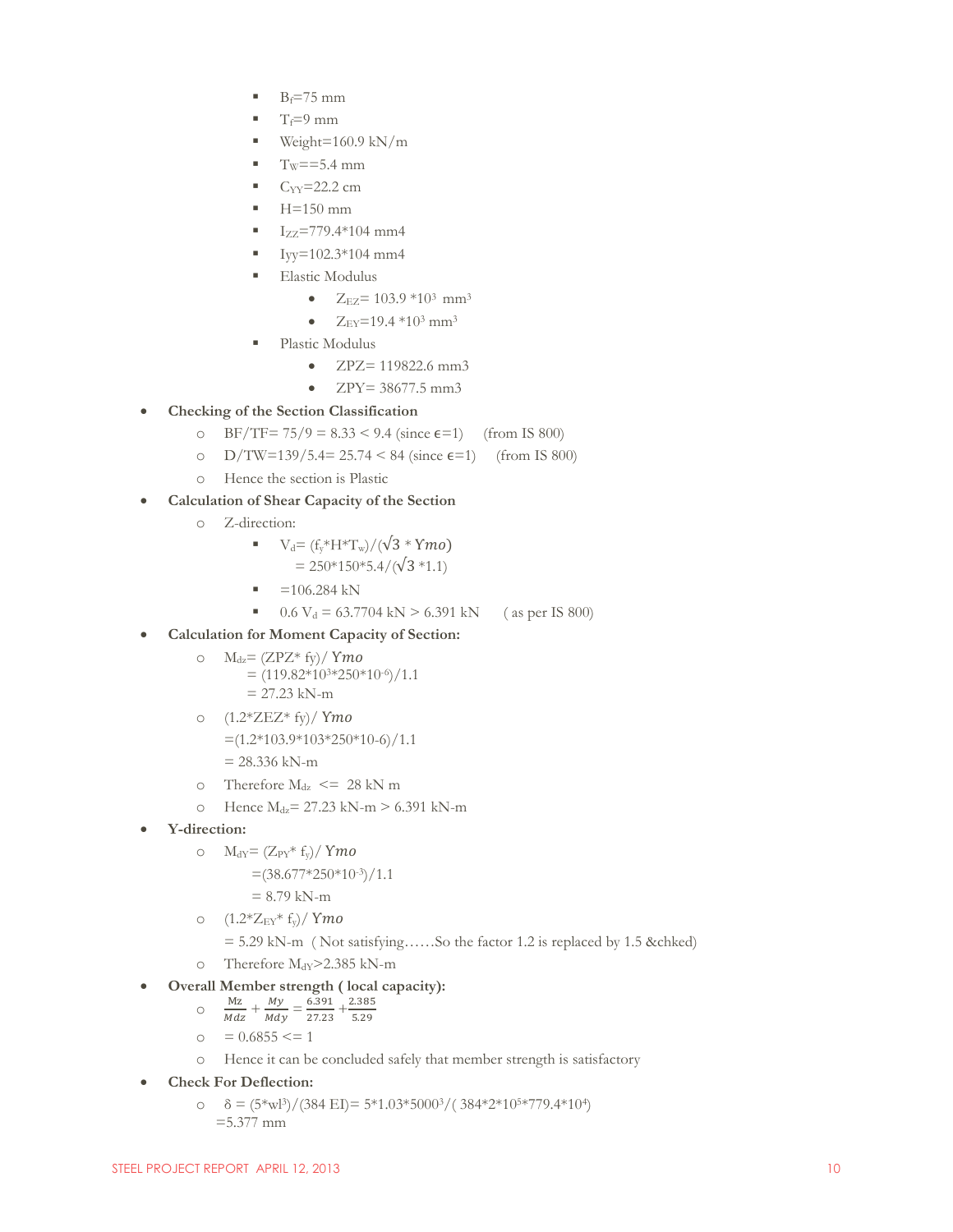- o Allowable deflection= l/150= 5000/150= 33.33 mm
- o Therefore the section is safe

#### **Load combination (DL + WL)**

o Z-direction

■ 
$$
DL + WL = 1.5 * WL + 1.5 * DL = -7.2066 kN/m
$$

o Y- direction:

 $\blacksquare$  DL= 1.5\*DL =0.30465 kN/m

- o Bending Moment And Shear Force Calculation:
	- $M_Z = W12/8 = 7.2066*52/8$  $= 22.52065$  kN-m
	- MY =Wl2/8=0.30465\*52/8 =0.95203 kN-m

$$
F_Z = W1/2 = 7.2066*5/2
$$
  
= 18.0165 kN

FY=Wl/2=0.30465\*5/2

#### $=0.761625$  kN

- **Checking the section for this load combination**
	- o Mz = 22. 52 kNm < 27.23 kN **checked**
	- o My = 0.952 kNm < 5.29 kNm **checked**
	- o Fz = 18.0165 kN < 63.77 kN **checked**
	- o Fy = .762 kN < 63.77 kN **checked**
- **Overall Member strength ( local capacity):**
	- o Mz  $\frac{Mz}{Mdz} + \frac{My}{Mdy}$  $\frac{My}{Mdy} = \frac{2}{2}$  $\frac{22.52}{27.23} + \frac{0.95}{5.29}$ 5.29  $= 0.98 \leq 1$
	- o Hence it can be concluded safely that member strength is satisfactory
- **Check For Deflection**
	- $\delta = \frac{(5 \cdot \text{w13})}{(384 \text{ E1})} = 5 \cdot 7.206 \cdot 5000 \cdot 3 / (384 \cdot 2 \cdot 10 \cdot 5 \cdot 779.4 \cdot 10 \cdot 1)$  $=7.524$  mm
	- o Allowable deflection= l/150= 5000/150= 33.33 mm
	- o Therefore the section is safe **checked**

### <span id="page-11-0"></span>Analysis of Truss

- **Calculating Tributary area of each node:**
	- o Length of each panel along sloping roof = 1.6m
	- o Spacing of truss= 5m
	- o Tributary area of each node of the truss  $= 5X1.6 = 8m^2$
- **Dead Load Analysis:**
	- o Given Dead Load=0.36KN/m<sup>2</sup>
	- o Projected horizontal area=  $1.5X5 = 7.5m^2$
	- o Therefore, Dead Load on an intermediate node (W1)=0.36X7.5 =2.7KN
	- o And Dead Load on an end node  $(W1/2) = 2.7/2 = 1.35$  KN
- **Live Load Analysis:**
	- o Imposed Load Calculations, From IS875(Part 2)-1987
	- o Live Load =  $0.55$ KN/m<sup>2</sup>
	- o Applying Reduction due to slope, for slope angle,  $\alpha = 20.47$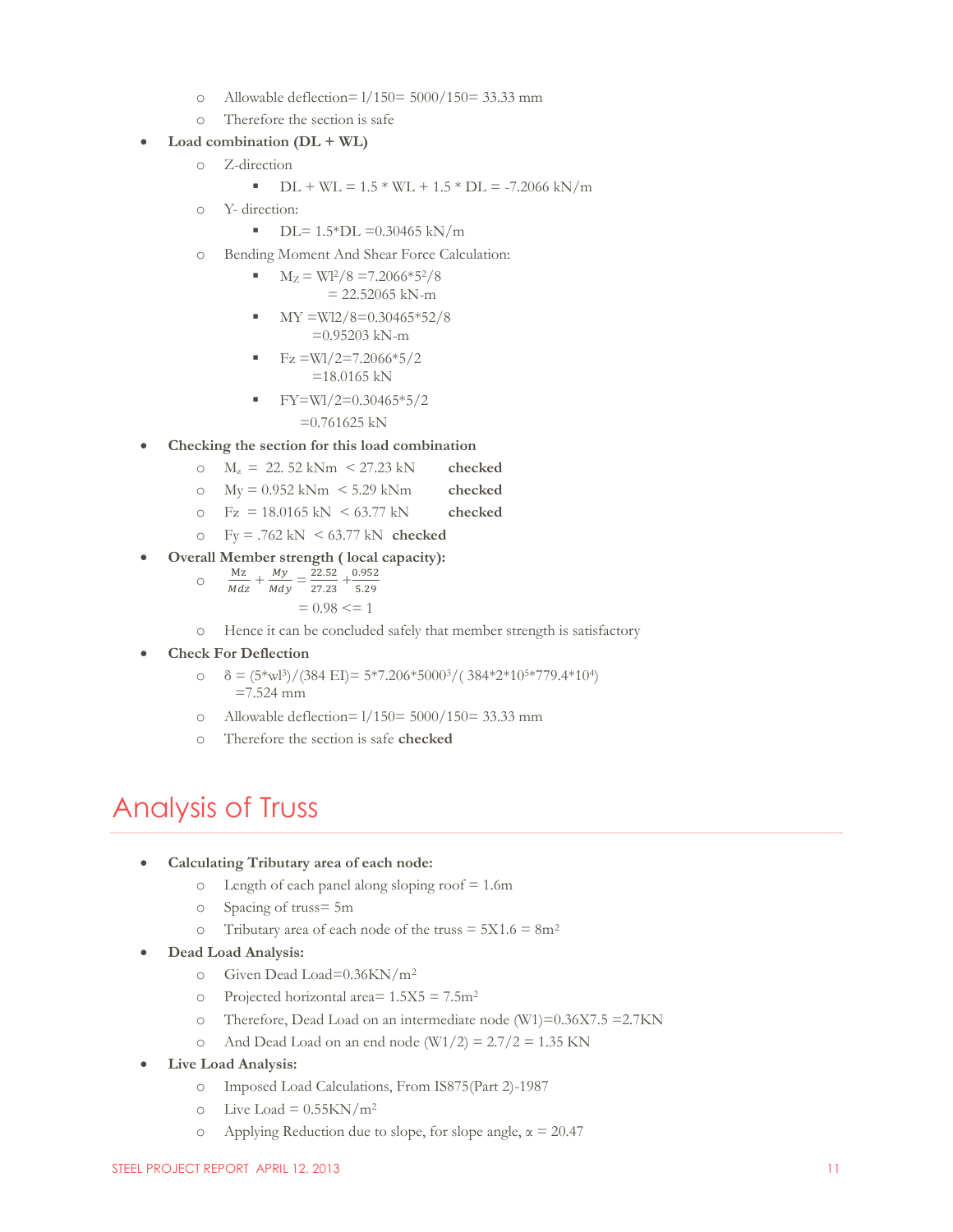- o Reduced Live Loading =  $(0.55 (0.184)(1.3))X(2/3) = 0.206KN/m^2$
- o Therefore, Live load at intermediate nodes (W2)= 0.206X5X1.5 = 1.545 KN
- $\degree$  Load at end nodes (W2/2) = 1.545/2 = 0.7725 KN
- **Wind Load Analysis:**
	- o **Based on Wind Load analysis done on Page :7**

| Wind Angle | <b>Windward Side</b> | Leeward Side  |  |  |
|------------|----------------------|---------------|--|--|
| 0 Degrees  | $-13.9104$ kN        | $-13.9104$ kN |  |  |
| 90 Degrees | $-18.5472$ kN        | $-17.0016$ kN |  |  |

- o Where the values depict the wind load felt at each intermediate node.
- **Forces in the members:** 
	- o For the purpose of designing of members we first of all need to know the forces experienced under various loading combinations.
	- o For the same the truss has been modelled as a pin jointed plane truss at one end and roller support at the other end.
- **Thus, Characteristic Load Combinations include:**
	- $\circ$  1.5 x (DL+LL)
	- o 1.5 x (DL+WL at 0degrees)
	- o 1.5 x (DL+WL at 90degrees)

**Note**: Where 1.5 is the safety factor. The case of DL+LL+WL will not be critical since Wind load acts opposite to both Live Load and Dead Load.

### <span id="page-12-0"></span>Beam and Nodes numbering in truss

**Nodes Numbering**



**Beams Numbering**

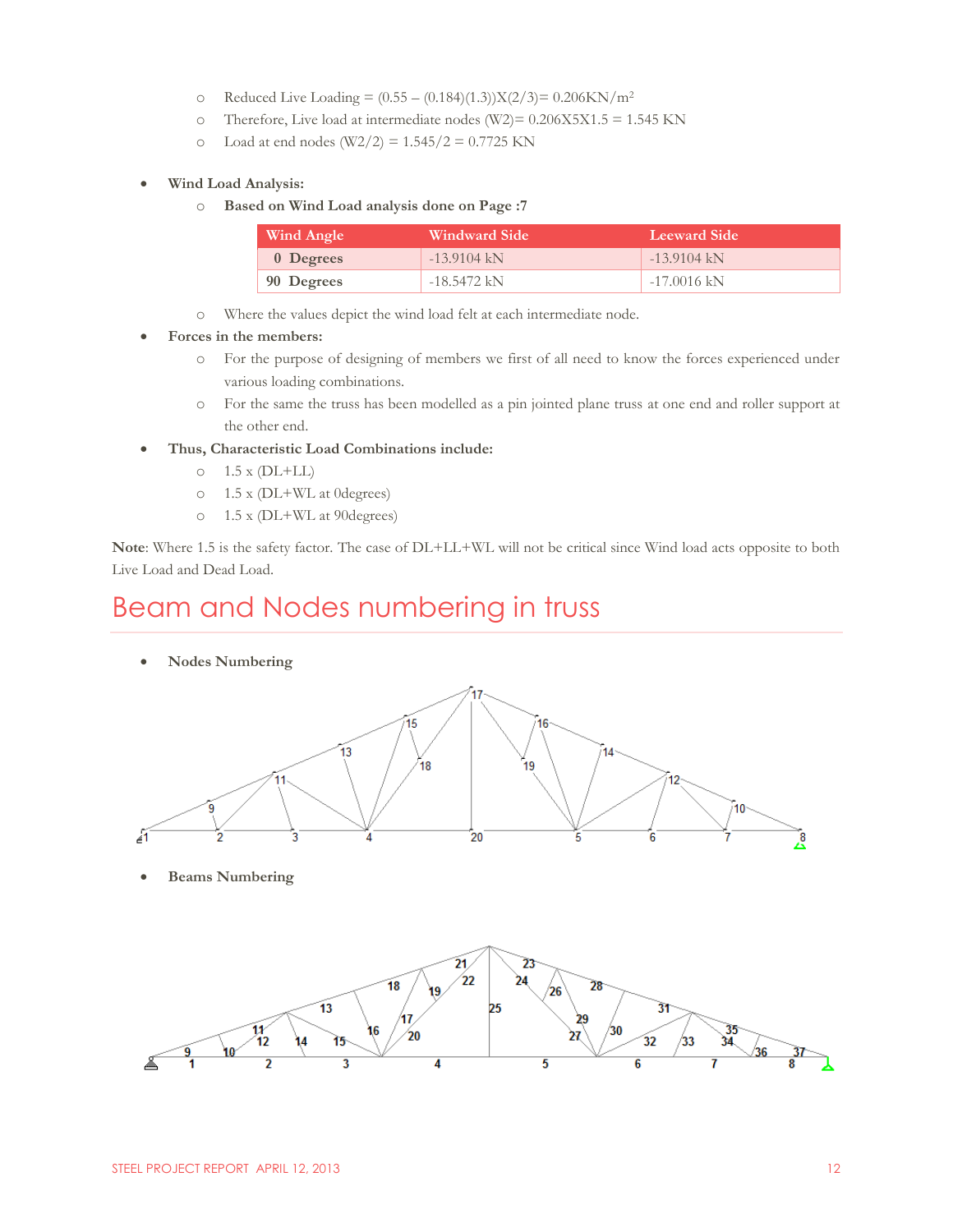### <span id="page-13-0"></span>Forces Generated in Truss Members

| <b>Member</b>               | Mem<br>No.              | $DL + LL$<br>kN  | DL+WL at 0<br>kN | DL+WL at 90<br>kN |
|-----------------------------|-------------------------|------------------|------------------|-------------------|
| <b>Types</b>                |                         |                  |                  |                   |
|                             | $\mathbf{1}$            | $-76.7$          | 183.186          | 256.294           |
|                             | $\overline{2}$          | $-68.226$        | 158.897          | 222.104           |
|                             | 3                       | $-68.226$        | 158.897          | 222.104           |
|                             | $\overline{\mathbf{4}}$ | $-42.617$        | 85.546           | 118.871           |
| <b>Bottom Chord Members</b> | 5                       | $-42.617$        | 85.546           | 118.871           |
|                             | 6                       | $-68.226$        | 158.895          | 212.143           |
|                             | 7                       | $-68.226$        | 158.895          | 212.143           |
|                             | 8                       | $-76.754$        | 183.319          | 243.2             |
|                             | $\boldsymbol{9}$        | 81.877           | $-199.45$        | $-274.46$         |
|                             | 11                      | 79.651           | $-200.868$       | $-275.879$        |
|                             | 12                      | $-8.474$         | 24.292           | 34.193            |
| Top Chord Members           | 13                      | 61.494           | $-156.639$       | $-213.05$         |
|                             | 18                      | 59.266           | $-158.054$       | $-214.464$        |
|                             | 21                      | 62.367           | $-174.729$       | $-237.355$        |
|                             | 23                      | 62.368           | $-174.731$       | $-231.228$        |
|                             | 28                      | 59.267           | $-158.055$       | $-210.407$        |
|                             | 31                      | 61.495           | $-156.64$        | $-208.994$        |
|                             | 35                      | 79.7             | $-200.988$       | $-265.772$        |
|                             | 37                      | 81.928           | $-199.574$       | $-264.358$        |
|                             | 10                      | 5.928            | $-16.992$        | $-23.917$         |
|                             | 14                      | $\boldsymbol{0}$ | $\boldsymbol{0}$ | $\overline{0}$    |
|                             | 15                      | 11.998           | $-34.363$        | $-48.362$         |
|                             | 16                      | 5.964            | $-17.082$        | $-24.041$         |
|                             | 17                      | $\,$ $\,$        | $-22.913$        | $-32.247$         |
|                             | 19                      | 0.003            | $-0.008$         | $-0.011$          |
| Web Member                  | 20                      | $-24.435$        | 69.985           | 98.495            |
|                             | 22                      | $-24.436$        | 69.989           | 98.501            |
|                             | 24                      | $-24.437$        | 69.99            | 89.001            |
|                             | 25                      | $\boldsymbol{0}$ | $\boldsymbol{0}$ | $\boldsymbol{0}$  |
|                             | 26                      | 0.002            | $-0.006$         | $-0.007$          |
|                             | 27                      | $-24.436$        | 69.987           | 88.997            |
|                             | 29                      | $\,8\,$          | $-22.913$        | $-29.138$         |

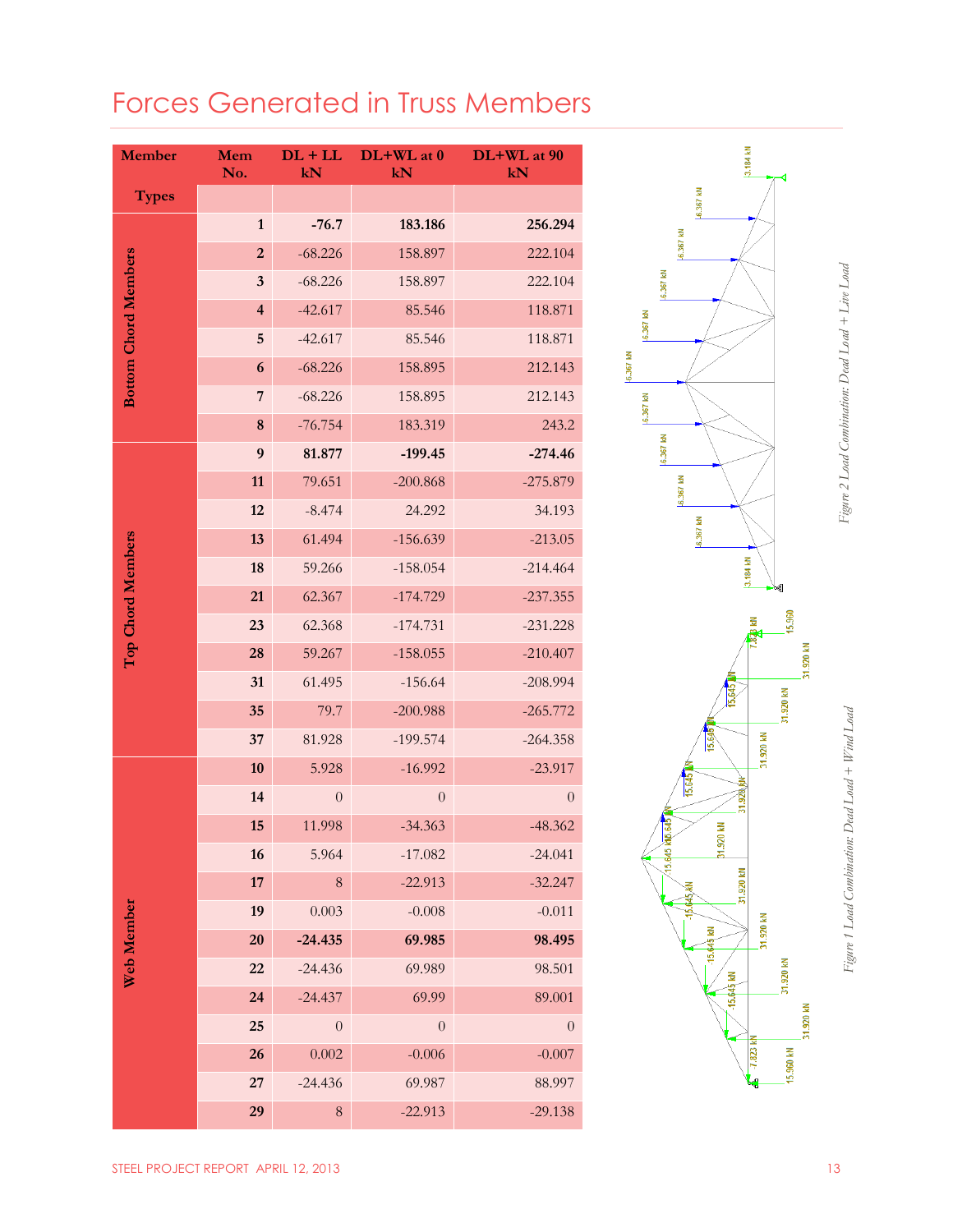| 30 | 5.965    | $-17.085$ | $-21.726$ |
|----|----------|-----------|-----------|
| 32 | 11.997   | $-34.36$  | $-43.692$ |
| 33 | $\theta$ | $\theta$  |           |
| 34 | $-8.527$ | 24.421    | 31.054    |
| 36 | 5.965    | $-17.084$ | $-21.724$ |

| <b>End Reactions kN</b> |                  |            |  |                  |            |  |  |  |
|-------------------------|------------------|------------|--|------------------|------------|--|--|--|
| Loading<br>Condition    | Node 1           |            |  |                  | Node 8     |  |  |  |
|                         | $F_{x}$<br>$F_v$ |            |  | $F_{x}$          | $F_v$      |  |  |  |
| $DI+LI.$                | 0                | 31.838     |  | $\Omega$         | 31.838     |  |  |  |
| $DL+WL$ <sub>0</sub>    |                  | $-77.555$  |  | $\left( \right)$ | $-77.555$  |  |  |  |
| <b>DL+WL 90</b>         | 4.058            | $-107.066$ |  | O                | $-102.387$ |  |  |  |

### <span id="page-14-0"></span>Deflection at nodes of Truss

| <b>Nodes</b>   | <b>Dead Load</b> |                | + Live Load |           | Dead Load + Wind Load (0)<br>degrees) |           |            | Dead Load + Wind Load (90<br>degrees) |                |
|----------------|------------------|----------------|-------------|-----------|---------------------------------------|-----------|------------|---------------------------------------|----------------|
|                | $\mathbf{X}$     | Y              | Resultant   | X         | Y                                     | Resultant | X          | Y                                     | Resultant      |
|                |                  |                |             |           |                                       |           |            |                                       |                |
| $\mathbf{1}$   | $\theta$         | $\Omega$       | $\Omega$    | $\Omega$  | $\Omega$                              | $\Omega$  | $\Omega$   | $\Omega$                              | $\overline{0}$ |
| $\overline{2}$ | 5.706            | $-81.372$      | 81.57181    | $-13.627$ | 200.457                               | 200.9196  | $-19.066$  | 275.639                               | 276.2976       |
| $\overline{3}$ | 10.781           | $-111.487$     | 112.0071    | $-25.448$ | 274.794                               | 275.9698  | $-35.588$  | 376.724                               | 378.4012       |
| $\overline{4}$ | 15.856           | $-124.379$     | 125.3856    | $-37.268$ | 308.092                               | 310.3379  | $-52.111$  | 420.397                               | 423.6144       |
| 5              | 24.677           | $-124.399$     | 126.823     | $-54.973$ | 308.142                               | 313.0072  | $-76.713$  | 414.181                               | 421.2253       |
| 6              | 29.752           | $-111.522$     | 115.4224    | $-66.794$ | 274.878                               | 282.8769  | $-92.494$  | 368.105                               | 379.5477       |
| 7              | 34.828           | $-81.426$      | 88.56175    | $-78.614$ | 200.59                                | 215.4449  | $-108.276$ | 267.571                               | 288.6485       |
| 8              | 40.537           | $\overline{0}$ | 40.537      | $-92.251$ | $\overline{0}$                        | 92.251    | $-126.368$ | $\overline{0}$                        | 126.368        |
| 9              | 22.085           | $-75.424$      | 78.59088    | $-54.523$ | 185.666                               | 193.5061  | $-75.003$  | 255.427                               | 266.2112       |
| 10             | 18.455           | $-75.477$      | 77.70048    | $-37.735$ | 185.797                               | 189.5902  | $-53.548$  | 247.734                               | 253.4552       |
| 11             | 27.312           | $-105.313$     | 108.7969    | $-67.038$ | 259.261                               | 267.7879  | $-91.891$  | 355.696                               | 367.3739       |
| 12             | 13.231           | $-105.351$     | 106.1786    | $-25.226$ | 259.354                               | 260.5779  | $-36.227$  | 347.09                                | 348.9754       |
| 13             | 28.305           | $-120.226$     | 123.513     | $-69.634$ | 297.427                               | 305.4697  | $-94.969$  | 406.394                               | 417.343        |
| 14             | 12.242           | $-120.252$     | 120.8735    | $-22.641$ | 297.49                                | 298.3503  | $-32.251$  | 399.385                               | 400.685        |
| 15             | 27.471           | $-129.801$     | 132.6761    | $-67.167$ | 322.312                               | 329.2361  | $-91.294$  | 439.283                               | 448.6693       |
| 16             | 13.081           | $-129.815$     | 130.4724    | $-25.119$ | 322.345                               | 323.3222  | $-35.106$  | 433.661                               | 435.0796       |
| 17             | 20.278           | $-123.006$     | 124.6662    | $-46.15$  | 300.951                               | 304.4689  | $-61.922$  | 408.067                               | 412.7384       |
| 18             | 25.936           | $-130.374$     | 132.9288    | $-64.036$ | 323.481                               | 329.7583  | $-87.975$  | 440.522                               | 449.2207       |
| 19             | 14.608           | $-130.385$     | 131.2008    | $-28.233$ | 323.507                               | 324.7366  | $-40.434$  | 435.65                                | 437.5224       |
| 20             | 20.267           | $-123.006$     | 124.6645    | $-46.121$ | 300.951                               | 304.4645  | $-64.412$  | 408.067                               | 413.1193       |

**Maximum Deflection at node = 448 mm**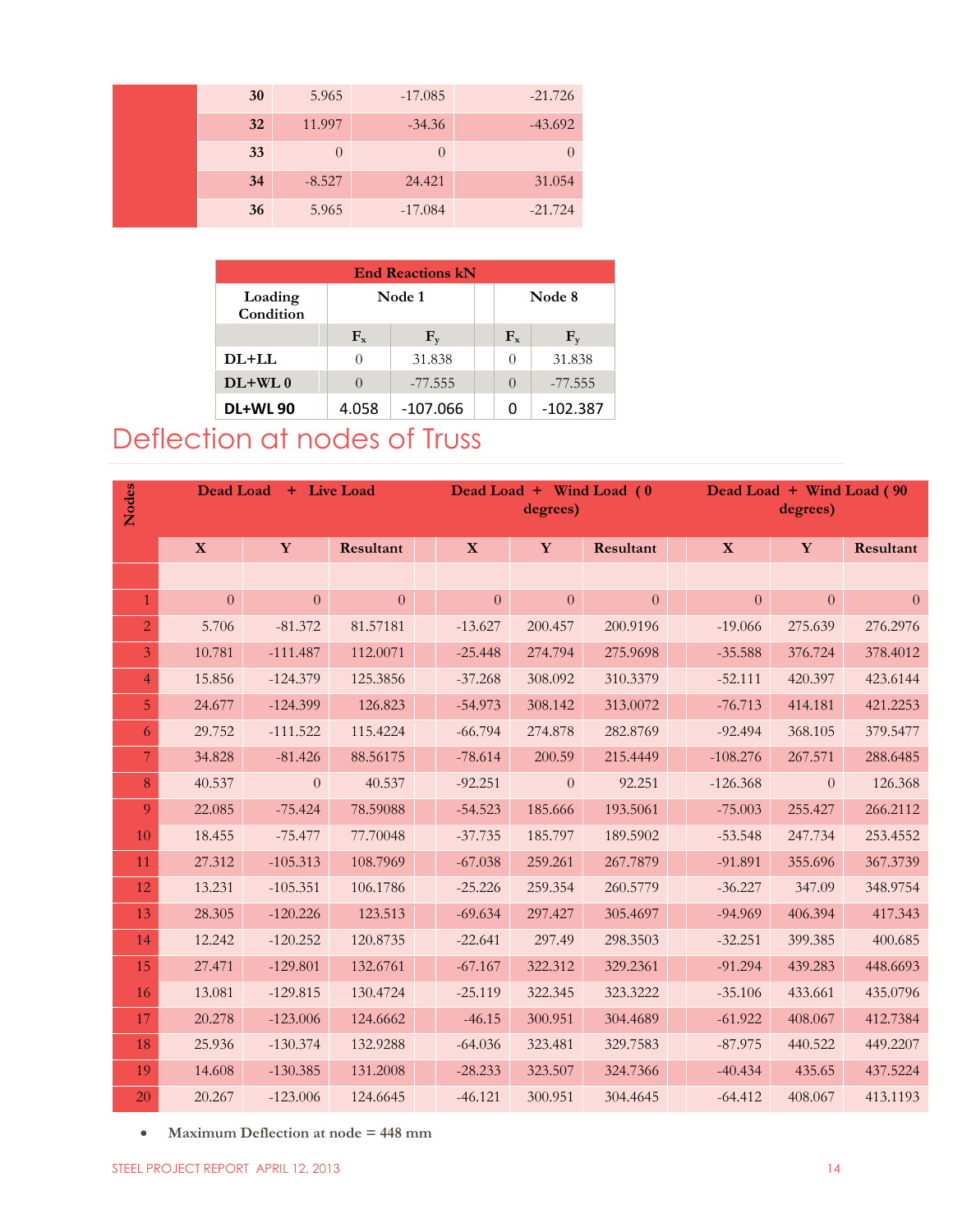### <span id="page-15-0"></span>Design of Column

#### **Given details derived from above**

- o Overall height of the column = 7 m
- $\circ$  Height of crane rail = 6.4 m
- o Crane rail eccentricity = 0.5 m
- $\text{o}$  Cladding eccentricity = 0.25 m
- o Loading (unfactored)
	- Roof Truss Reactions W<sub>A</sub>
		- $\bullet$  Dead Load = 40 kN
		- Imposed Load =  $65 \text{ kN}$
		- $\bullet$  Wind Load (suction) = 70 kN
	- Gantry girder reaction (vertical )  $W_c$ 
		- $\bullet$  Dead Load (gantry self weight) = 20 kN
		- Crane Load including impact (near side)  $= 180 \text{ kN}$
		- Crane Load (far side )  $= 120 \text{ kN}$
	- Gantry Girder reaction (horizontal) Whc
		- Crane surge load  $= 5$  kN
	- $\blacksquare$  Wind Load on side of building W<sub>B</sub>
		- $\bullet$  Wind Load =
	- Self-weight of column WD
		- $\bullet$  Dead Load = 15kN
	- $C$ ladding  $W_{DC}$ 
		- $\bullet$  Dead Load = 12.5 kN
- **Unfactored Load Matrix**

| Loads      | Dead<br><b>Load Wd</b> | <b>Imposed</b><br>Load Wl | <b>Crane Load</b><br>Vertical,<br>Wcv | Crane<br>Load<br>horizontal,<br>Wch | Wind<br>Load<br>Ww |
|------------|------------------------|---------------------------|---------------------------------------|-------------------------------------|--------------------|
|            |                        |                           |                                       |                                     |                    |
| <b>WA</b>  | 86.25                  | 40                        | $\theta$                              | $\overline{0}$                      | $-20$              |
| <b>WB</b>  | $\theta$               | $\Omega$                  | $\Omega$                              | $\theta$                            | 81.55              |
| <b>WC</b>  | 20                     | $\Omega$                  | 143                                   | $\overline{0}$                      | $\Omega$           |
| <b>WHC</b> | $\theta$               | $\Omega$                  | $\Omega$                              | 6                                   | $\Omega$           |
| <b>WD</b>  | 15                     | $\Omega$                  | $\overline{0}$                        | $\overline{0}$                      | $\Omega$           |
| <b>WDC</b> | 12.5                   | $\overline{0}$            | $\Omega$                              | $\overline{0}$                      | 18.75              |
| <b>WE</b>  | 2.48                   | $\theta$                  | 11.1                                  | $\theta$                            | 15.29              |

- **Load Factor and Combinations**
	- o **1.5 Wd + 1.5 Wl**
	- $\degree$  **1.5 Wd + 1.5 Ww**
	- o **1.2 Wd + 1.2 Wl + 1.05Wcv + 0.6 Ww + 1.05 Wch ……. Case (i)**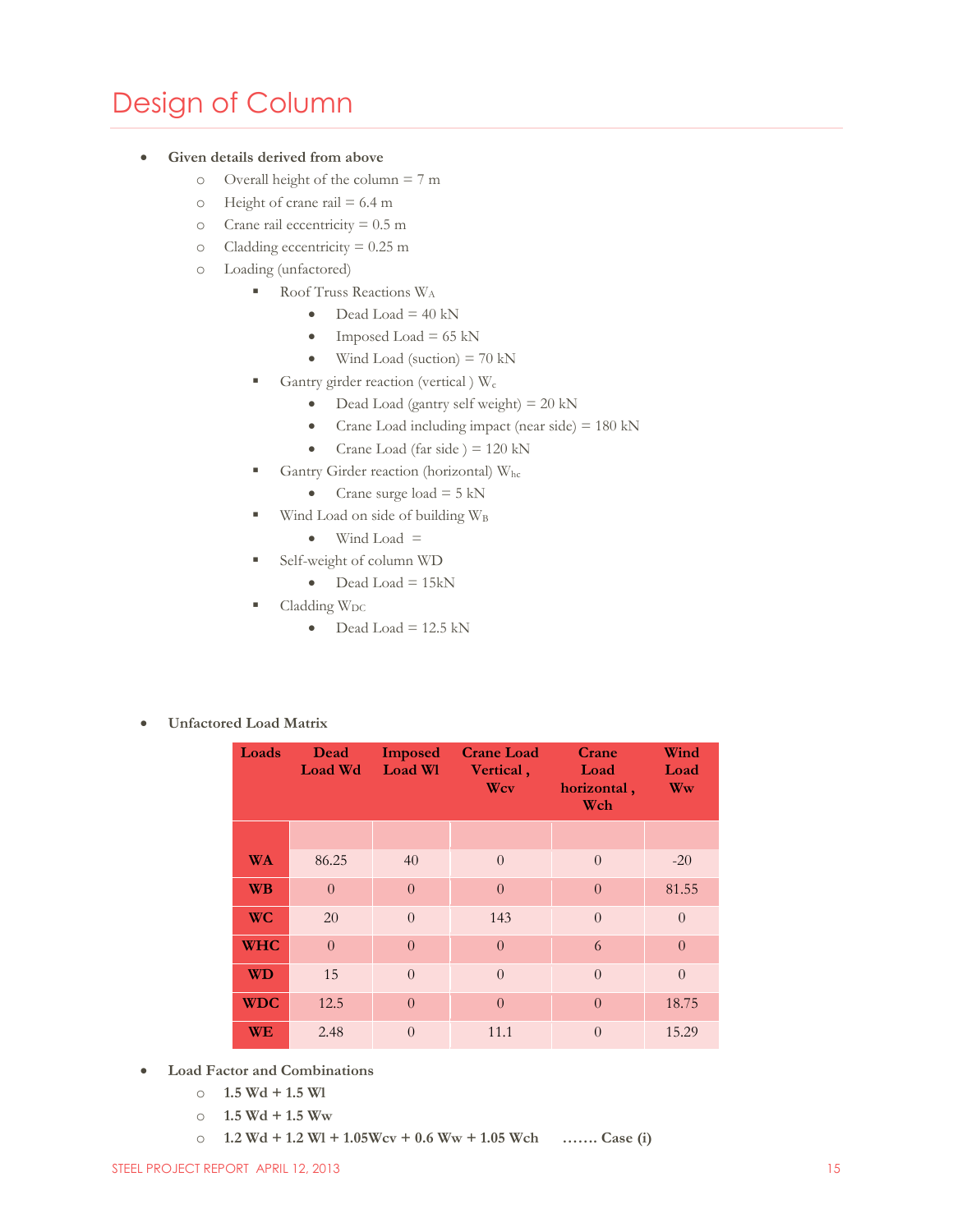o **1.5 Wd + 1.5 Wl + 1.05Wcv + 1.05 Wch ……. Case (ii)**

o **1.2 Wd + 1.2 Wl + 0.53Wcv + 1.2 Ww + 0.53 Wch ……. Case (iii)**

|            | Case (i) | Case (ii) | Case (iii) |
|------------|----------|-----------|------------|
| Wd         | 1.2      |           | 1.2        |
| WI         | 1.2      | Govern    | 1.2        |
| <b>Wcv</b> | 1.05     |           | 0.53       |
| <b>Wch</b> | 1.05     | Do Not    | 0.53       |
| Ww         | 0.6      |           | 1.2        |

**Factored Load Matrix**

|            | Case (i) | Case (ii)     | Case (iii) |
|------------|----------|---------------|------------|
| <b>WA</b>  | 135.3    |               | 119.1      |
| <b>WB</b>  | 48.93    |               | 97.86      |
| WC         | 174.15   | Do Not Govern | 99.79      |
| <b>WHC</b> | 6.3      |               | 3.18       |
| <b>WD</b>  | 18       |               | 18         |
| <b>WDC</b> | 15       |               | 18         |
| WC         | 23.753   |               | 27.144     |

- **Final Load values**
	- $\text{o}$  W<sub>A</sub> = 119.1 kN
	- o  $W_B = 97.86$  kN
	- o  $W_c = 99.79$  kN
	- $\text{o} \quad W_{\text{HC}} = 3.18 \text{ kN}$
	- $\text{o}$  W<sub>D</sub> = 18 kN
	- $\circ$  WDC = 15 kN
	- $\text{o}$  WE = 27.144 kN
- **Maximum Value of Bending Moment**
	- o  $99.79 \times 0.4 + 3.18 \times 6.4 + 97.86 \times 3.5 27.14 \times 7 15 \times 0.65 119.1 \times 0.4$
	- $\circ$  = 155.408 kN
- **Axial Force**
	- o 119.1 + 99.79 + 18 + 15
	- $\circ$  = 251.89 kN
- **Let us first design assuming the column as a single integral compound column , which will result in more savings**
	- o **Assuming two ISHB 150 section (w= 300.2 N)**
	- o **Properties of the crossection**
		- Area (A) =  $3898 \text{ mm}^2$
		- $H = 150$  mm
		- $\blacksquare$  B = 150 mm
		- $T_f = 9$  mm
		- $R_z = 62.9$  mm
		- $T_w = 8.4$  mm
		- $R = 8$  mm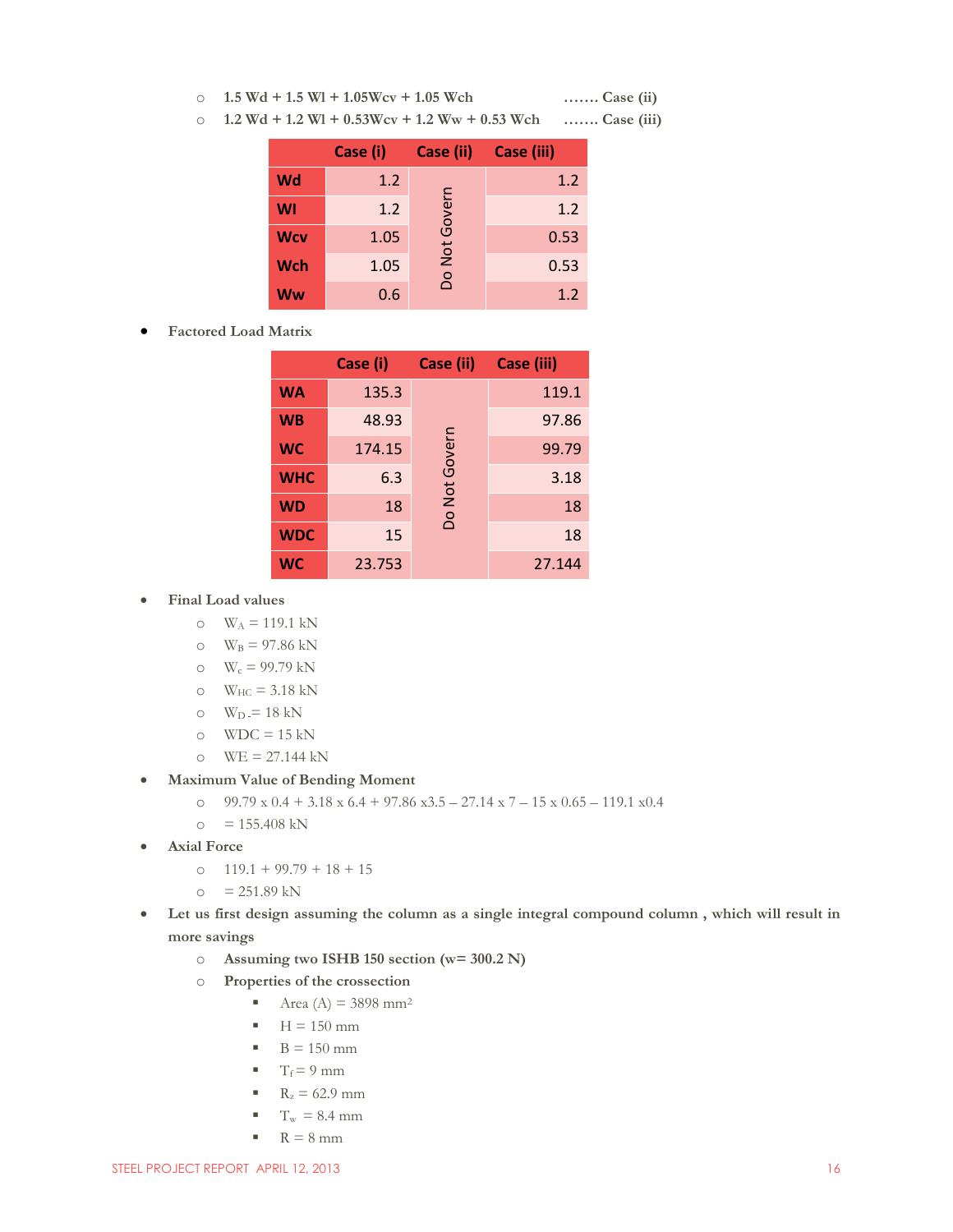- $Ry = 34.4$  mm
- $Zz = 205.3$  cm<sup>3</sup>
- $Z_V = 60.2$  cm<sup>3</sup>
- $I_v = 460.3$  cm<sup>4</sup>
- $I_z = 1540$  cm<sup>4</sup>
- o **Combined Moment of Inertia**
	- $I<sub>a</sub> = 2 \times (460.3 \times 10^4 + 38.48 \times 400^2)$

$$
\bullet = 1240.56 \times 10^6 \text{ mm}^4
$$

$$
R_a = \sqrt{\frac{1240.56 \times 10^6}{2 \times 3898}} = 398.909 \text{ mm}
$$

- o **Section Classification**
	- B<sub>F</sub>/T<sub>F</sub>=  $150/9 = 8.33 < 9.4$  (since  $\epsilon$ =1) (from IS 800)
	- D/T<sub>W</sub>=(150 2 (9+8))/8.4= 13.8 < 40 (since  $\epsilon$ =1) (from IS 800)
	- Hence the section is Plastic
- o **Checking For Local Capacity**
	- $\blacksquare$  N<sub>d</sub> = Ag f<sub>y</sub> /  $\gamma_{m0}$ 
		- $= 2 \times 3898 \times 250 / (1.1 * 1000)$
		- $= 1771.81$  kN
	- $n = N$  (Axial Force)/  $N_d$
	- $= 251.89 / 1771.81$
	- $= 0.142$
	- $M_{da} = \beta_b Z_p f_v / \gamma_{m0}$ 
		- $= 1 \times (2 \times 3898 \times 400) \times 250 / (1.1 \times 10^6)$
		- $= 708.727$  kN-m
	- Reduced Plastic Moment
		- Mnda = 1.1 Mda  $(1-n)$
		- $= 668.896 \text{ kN-m} < 708.727 \text{ kN-m}$
	- Interaction equation for cross-section strength is
		- $(M_z / M_{nda})^{\alpha} \leq 1.0$  -----------  $\alpha = 2$  (Table 9.1 of code)
		- $0.0539 < 1 \implies$  Hence, **Safe**

#### o **Compressive Strength**

- For compressive strength the overall slenderness ratio is based on an effective length (from fig 9.38 of the book)
	- $KLa = 1.5 \times 7 = 10.5 \text{ m}$
	- $KLh = 0.85 \times 8 = 5.98$ m
	- $Ra = 398.909$  mm
	- KLa / Ra =  $10500/396.909 = 26.32$
	- KLb/Rb =  $5950 / 62.9 = 94.594$
- Local Slenderness
	- $L/Ry = 1000/34.4 = 29.069 < 50$  (clause 7.6.6) **checked**
	- Hence , the slenderness is safe
- Compound Slenderness
	- $L/r = 1.05 \times 94.594 = 99.323$
- Check : Local Slenderness < 0.7 x Overall Slenderness ---------- (clause 7.6.6)
	- $\bullet$  0.7 x 99.323 > 26.32
		- 69.526 > 26.32 **checked**
- From table 10 and Table 9c of the code, for  $L/r = 99.323$  & fy = 250 N/mm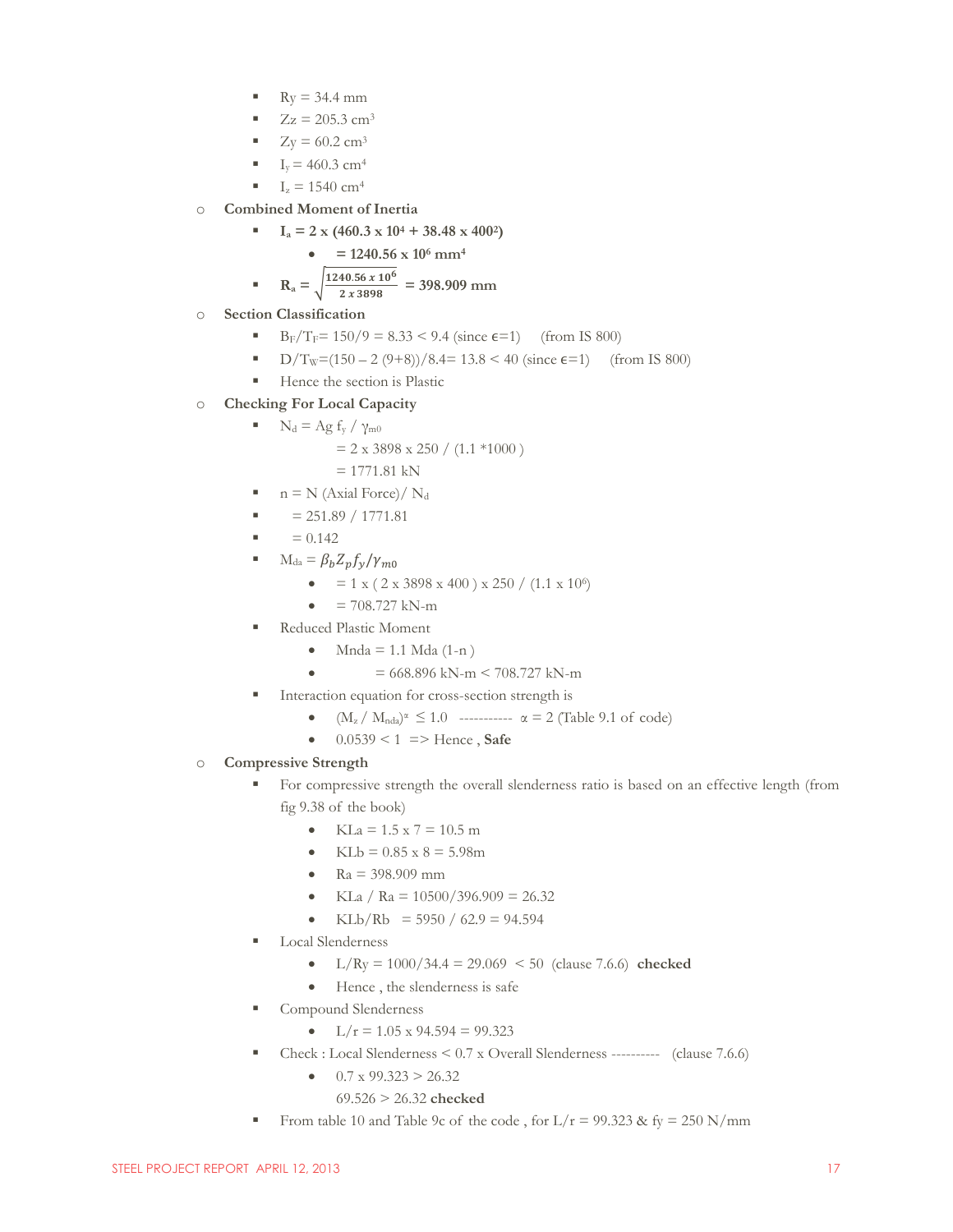- $F_{cd} = 107.947 \text{ N/mm}^2$
- o Check for Overall Buckling
	- Bending about the A-A axis may be assumed to produce axial forces in the two I –sections of the compound column
		- Axial Force = moment / centroidal distance between the two I-sections

 $155.408 / 0.8 = 194.26$  kN

- Maximum compression in one I- section
	- $\degree$  194.26 + 251.89/2
		- $= 320.205$  kN
- Compressive resistance of the section
	- o Ag fy /γm0 =107.947 x 3898 /(1.1 x 1000) =382.52 kN > 320.205 kN ………. **Section is Safe**
- o Design of Lacings
	- Maximum Force in the lowest diagonal
		- $\bullet$  (97.86 + 3.18 27.14)/cos(51.3)
		- $= 118.194$  kN Compression
	- The lacing should also carry a transverse shear force equal to 2.5 % of axial Load Column
		- $\bullet$  0.025 x 320.205
			- $= 8.005$  kN
	- Force in Lacing  $= 8.005 / \cos(51.3)$ 
		- $= 12.803$  kN
	- Total force Resisted By Lacing
		- $= 118.194 + 12.803$ 
			- = 130.997 kN i.e. 65 kN on each side of the column
	- Using ISA 8080m
		- $T = 10$ mm
		- Area =  $15.05$  cm<sup>2</sup>
		- $\mathbb{R}v = 15.5$  mm
	- Effective Length of the lacing
		- $\sqrt{1^2 + 0.8^2} = 1.28$  m
		- $KL/r = 1280 / 12.8 = 100 < 145$  -------- **checked**
	- Compressive Stress from table 9c of the code
		- $\bullet$  Fcd = 107 N/mm<sup>2</sup>
		- $P_d = A_e F_{cd} = 107 \times 1505 \text{ mm}^2$

= 161.035 kN > 130.99 kN ------------ **checked and safe**

- Hence Provide tie plates at top & bottom of the column
	- Effective depth  $> 2 b_f$ 
		- $\sigma$  = 2 x 150 = 300 mm 0r 800 mm (distance between C.G. of section)
	- Also Provide 16mm bolts
- Lacing Design details
	- o Overall depth =  $800 + 2x25 = 850$  mm
	- $\circ$  Length of plate = 800 mm
	- o Thickness of plate  $= 1/50 (800) = 16$ mm
	- $\degree$  Plates Req. is  $(800 \times 850 \times 16)$
- Column Details
	- o 2 ISHB 150 used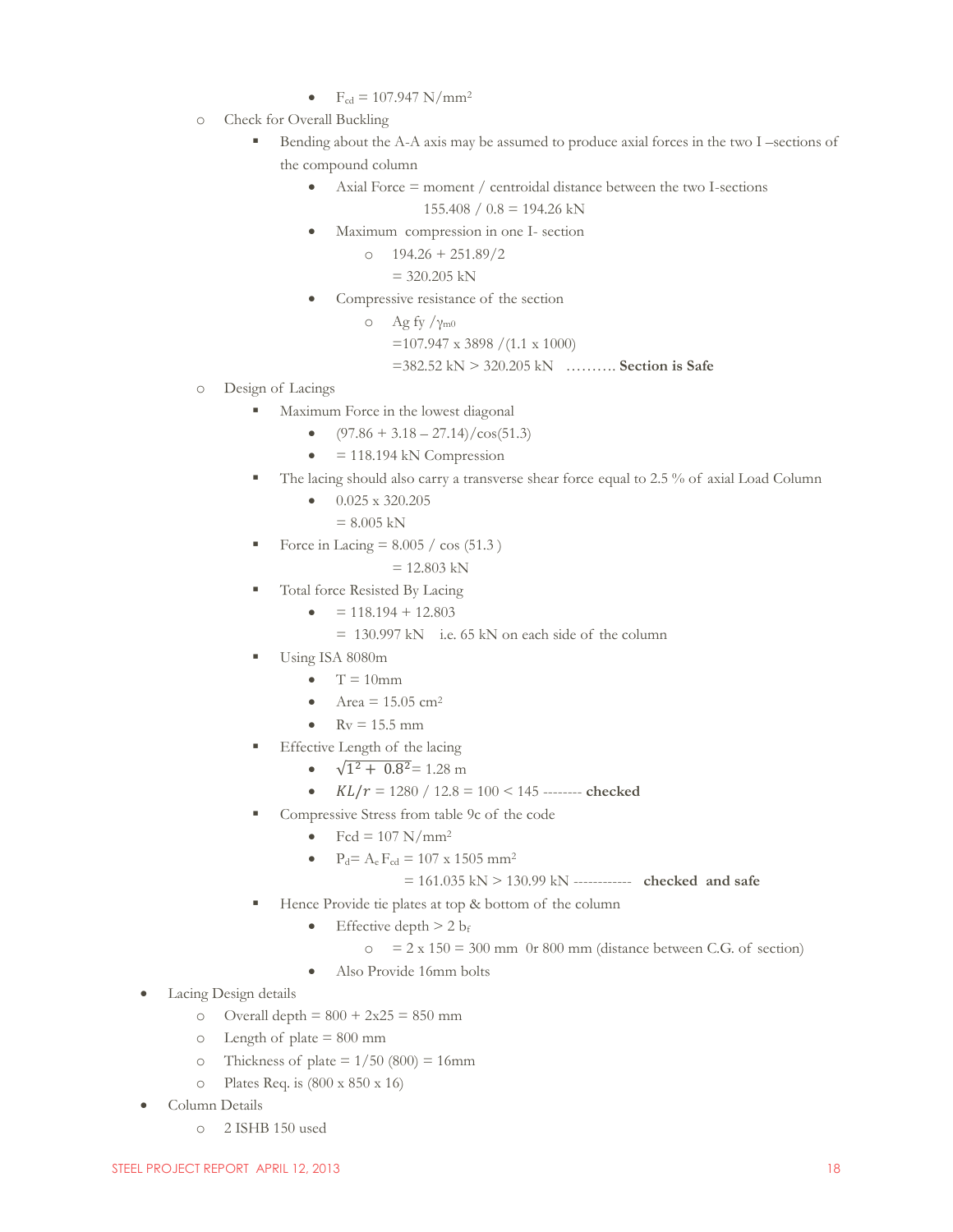### <span id="page-19-0"></span>Design of Truss Members

- Design of Principal Rafter:
	- o Length of principal rafter is 8m and is divided into 5 parts members-9,11,13,18,21.
	- o Maximum Factored load experienced by these members is:
		- Factored Tensile Load =  $83.916$ KN
		- Factored Compressive Load= 275.879KN
	- $\circ$  Assuming a compressive strength fcd=120N/mm2 and that the gross area is 20% higher than the net are of the section.
		- Therefore, Ag required=  $1.2*(275.879*1000)/120 = 2758.79$ mm2
	- o Using, 2X ISA 75X75X5 @ 11.4 Kg/m,
		- Ag provided= 2X1454 =2908 mm2 such that back to back angles are connected to gusset plate of 8mm thickness.
		- Minimum moment of inertia is  $\omega$  z-z axis= 2 Izz
		- And  $r_{zz}=r_{min}=23.1$  mm
	- o Checking for slenderness,  $KL/rzz = (0.85X1600)/23.1 = 58.87 < 180$  SAFE
	- $\circ$  From buckling class 'c', compressive strength we get as fcd =168 KN/ mm2 (at KL/r = 60)
	- o Therefore, Capacity in compression =  $168x2908 = 488.544$ KN
	- o Hence our design is complete in compression now checking for capacity in tension.
	- o **Checking for Tension:**
		- $\blacksquare$  Yielding on gross area of section = Tdg = (Agxfy)/ $\gamma$ m0 = (2908x250)/1.1 = 660.9KN
		- Rupture on net section, this depends on length of connection. Estimating length of weld connection.
		- Using a welded connection for size of weld  $= 4$ mm  $= s$
		- Weld strength per mm =  $0.707$  x s x (fmw/ $\sqrt{3}$ ) x(1/ $\gamma$ m1)

 $= 0.707x 4 x(410/1.732)x(1/1.25) = 535.2 N/mm$ 

- Therefore, Required weld length for each ISA =  $(81.928 \times 1000)/(2 \times 535.2) = 76.54$ mm
- Dividing the length on the two sides of the connected leg as L1 and L2.
- Based on ISA Properties,  $L1/L2 = 54.8/20.2$  based on Cxx = 2.02cm
- Now,  $L1 = 58.45$ mm which is nearly 60mm
- And  $L2 = 21.54$ mm which is nearly 22 mm
- Now, for rupture strength for the designed welding pattern:
- Ago=Anc=  $2x (75-2.5)x5 = 725 mm2$
- Also, shear lag width =  $bs = 75$ mm
- Width of outstanding  $leg = w = 75$ mm, thickness= t=5mm
- and  $Lc =$  Length of end connection =75-2.5 =72.5mm
- calculating  $\beta = 1.4 0.0076 \frac{w}{t}f(y/fu)(bs/Lc)$ 
	- $= 1.4 0.0076(75/5)(250/410)(75/72.5)$
	- $=1.328 < (fuym0)/(fyym1) = 1.44$  and 1.328> 0.7 OK
- Calculating Tdn =  $(0.9)(725)(410/1.25) + (1.328)(725)(250/1.1)$

 $= 432.83KN$ 

#### o **Block Shear Strength :**

- As at the end, connected leg is only welded along the length of the member, block shear failure will be only along weld line by way of shear.
- Total weld length for each ISA = 82mm each.
- Calculating Tdb =  $(\text{Avg x fy})/(\sqrt{3} \text{ x ym0}) = (2 \text{ x} 82 \text{ x} 5 \text{ x} 250)/(1.1 \text{ x} 1.732) = 107.6 \text{KN}$
- Similarly Tdb2 =139.75
- Therefore,  $Td = 107.6KN$  is governing strength in Tension among  $(a)$ ,  $(b)$  and  $(c)$  and T=81.928<107.6KN hence SAFE.
- **Design of Horizontal Tie member:**